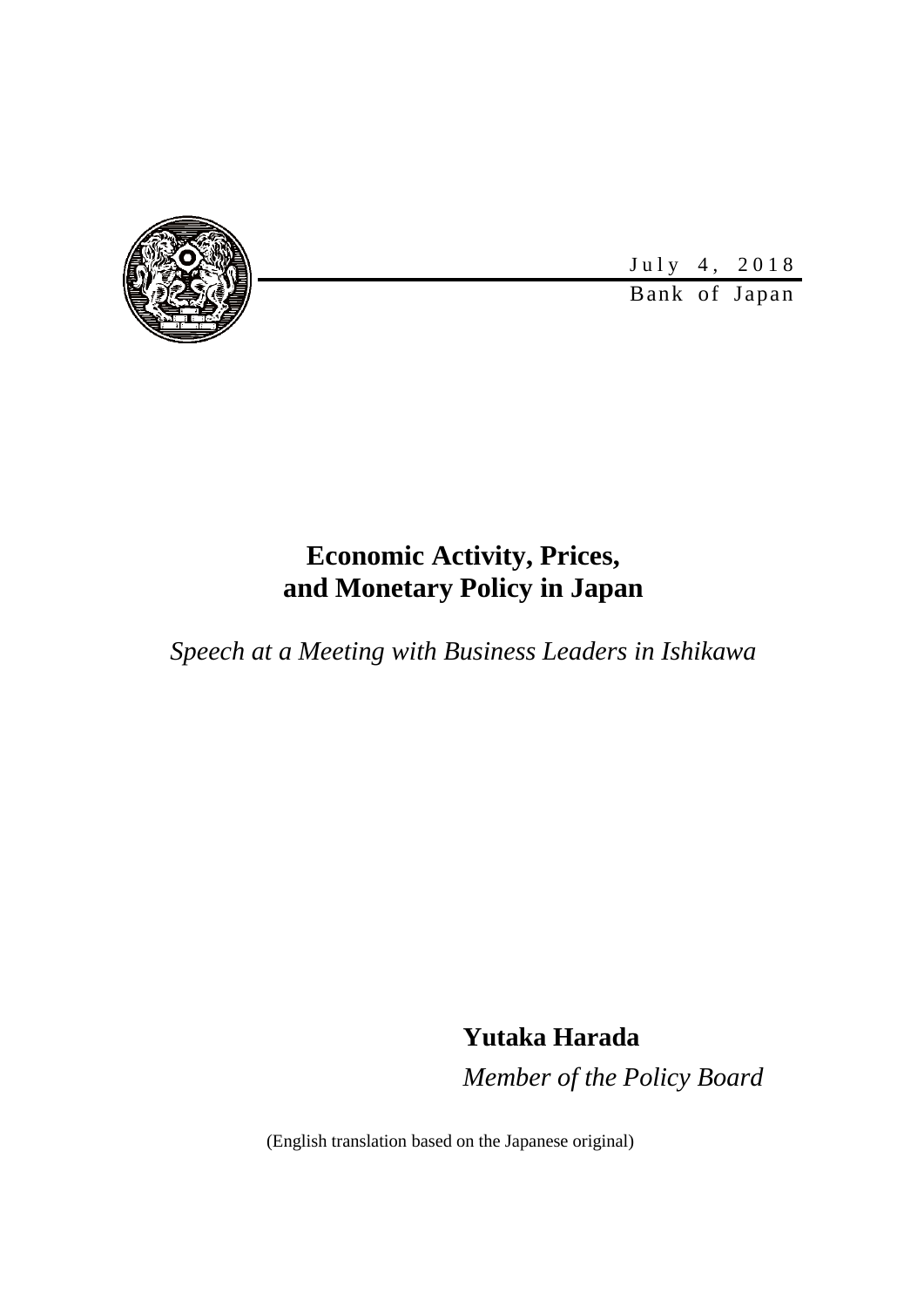#### **Introduction**

1

Thank you for giving me this opportunity to exchange views with you and for having taken the time to be here despite your busy schedules. It is indeed a great honor to be here today. Please allow me to express my gratitude for your great cooperation with the business operations of the Bank of Japan, particularly of the Kanazawa Branch.

The Bank introduced quantitative and qualitative monetary easing -- or QQE for short -- in April 2013 with the aim of achieving the inflation target of 2 percent, and since then, has strengthened the QQE framework.

As a result of the Bank's efforts, most economic indicators -- such as those of production, employment, investment, exports, and fiscal conditions -- have improved.

Today, I would like to provide my views on the achievements thus far of the Bank's monetary policy measures as well as on some critical opinions regarding QQE, and then explain recent economic and financial developments as well as the path toward achieving the price stability target of 2 percent.

# **I. The Achievements of Five Years of the Bank's Monetary Easing Policy**

April 2018 marked five full years since the Bank introduced bold monetary easing with its policy of QQE. For this reason, monetary policy over the past five years has been the subject of a large number of articles in newspapers and magazines assessing QQE from a variety of perspectives.<sup>1</sup> Many of the assessments pointed out that the 2 percent price stability target had not been achieved and argued that the dangers associated with monetary easing had not been addressed.

However, as I have highlighted repeatedly, monetary easing has led to a continued improvement in employment, to an increase in both real GDP growth and nominal GDP growth, and to a rise in the year-on-year inflation rate from negative into positive territory

<sup>&</sup>lt;sup>1</sup> For example, such assessments were found in Fujita Tomoya, "Daikibo kanwa gonen, fukuramu 'fukusayō'," the *Asahi Shimbun*, April 4, 2018; and the 3-day series, Sakai Takayuki et al., "Shiren no saishidō," *The Mainichi*, February 17, 18, and 20, 2018 and the series focusing on monetary policy under the same title on April 10, 11, and 12, 2018.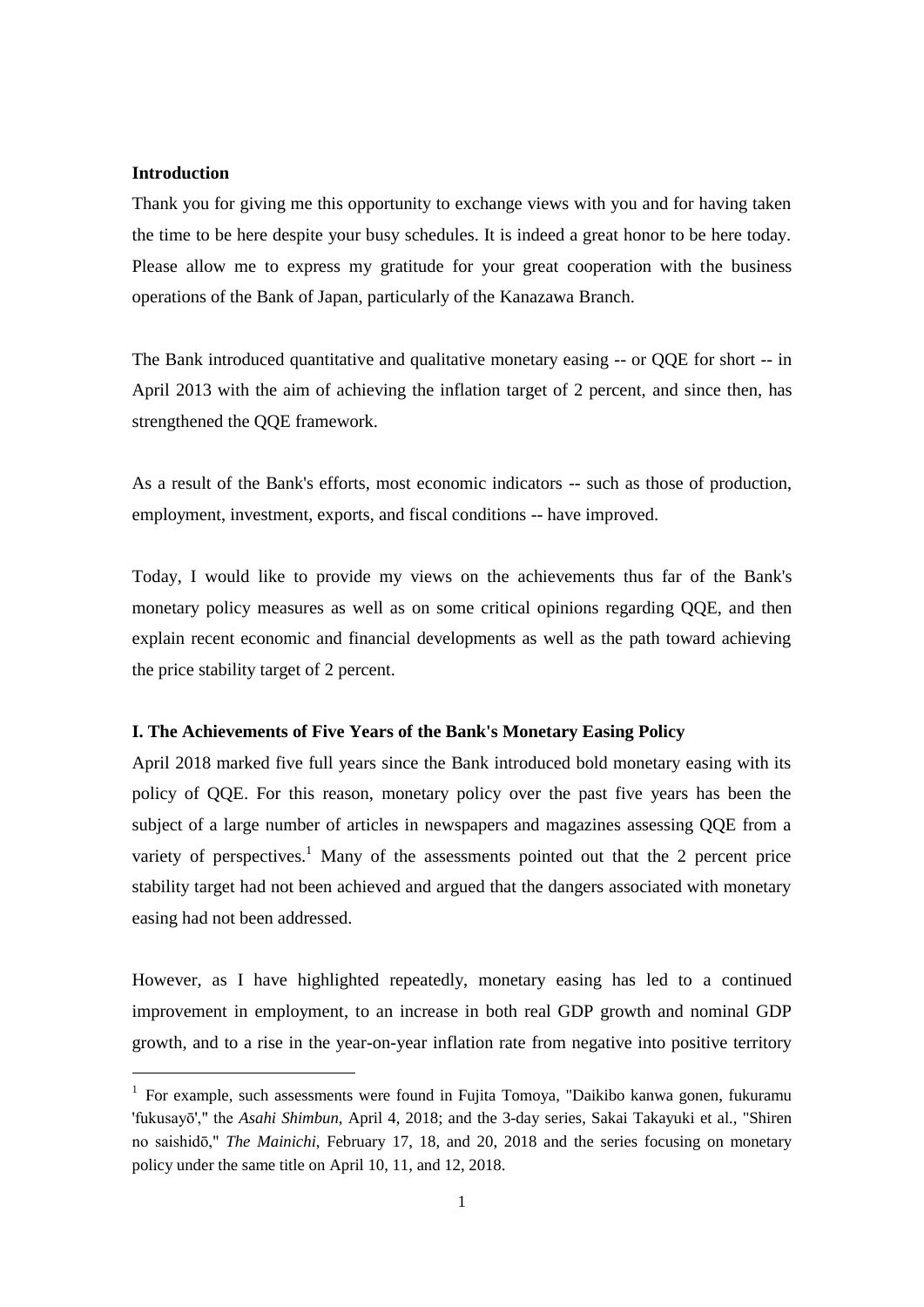although the rate has not yet reached 2 percent. In my speech today, I would like to focus on how monetary easing has lifted productivity and, in a broader sense, has brought out people's potential in Japan.

## *Improvement in Productivity*

1

Since the bold monetary easing policy was launched, productivity has been improving. This seems to conflict with standard textbook economic theory, which suggests that while monetary policy can influence real variables such as real GDP, production, and employment in the short run, in the long run it can only affect nominal variables such as nominal GDP, prices, and the exchange rate. $^{2}$ 

So, why did Japan's productivity rise as a result of monetary policy even though this seems to run counter to economic theory? The reason generally given is that what economic theory actually focuses on is differences in productivity levels arising due to differences in productivity growth rates over the super long term. Looking at real purchasing power parity GDP per capita, which provides a broad indicator of differences in productivity across countries, the level between the poorest and richest countries may differ by a factor of more than 100. Of course, such a gap is not due to differences in monetary policy. Returning to the situation in Japan, however, if monetary policy had been well implemented, productivity might have grown, over a period of a decade or more, at 2 percent rather than 1 percent.

Therefore, I would say one reason, first of all, is that in the short run capacity utilization rises. In times of recession, orders fall and factories will decrease output. However, since labor cannot simply be laid off, labor productivity will decline. The opposite occurs during an economic expansion.

<sup>2</sup> For details, see Nicholas G. Mankiw, *Mankyū keizaigaku II makuro-hen*, 3rd ed., trans. Adachi Hideyuki, Ishikawa Jota, Ogawa Eiji, Jinushi Toshiki, Chuma Hiroyuki, and Yanagawa Takashi (Tokyo: Toyo Keizai Inc., 2014), 374, 397. Originally published as *Principles of Economics*, 6th ed. (Mason, Ohio: South-Western Cengage Learning, 2012), 650, 665. According to Mankiw, in the long run, changes in the amount of money have important effects on nominal variables such as price levels, but only negligible effects on real variables such as real GDP. He adds that, although monetary policy is neutral in the long run (i.e. it does not have an effect on real variables), it has profound effects on real variables in the short run.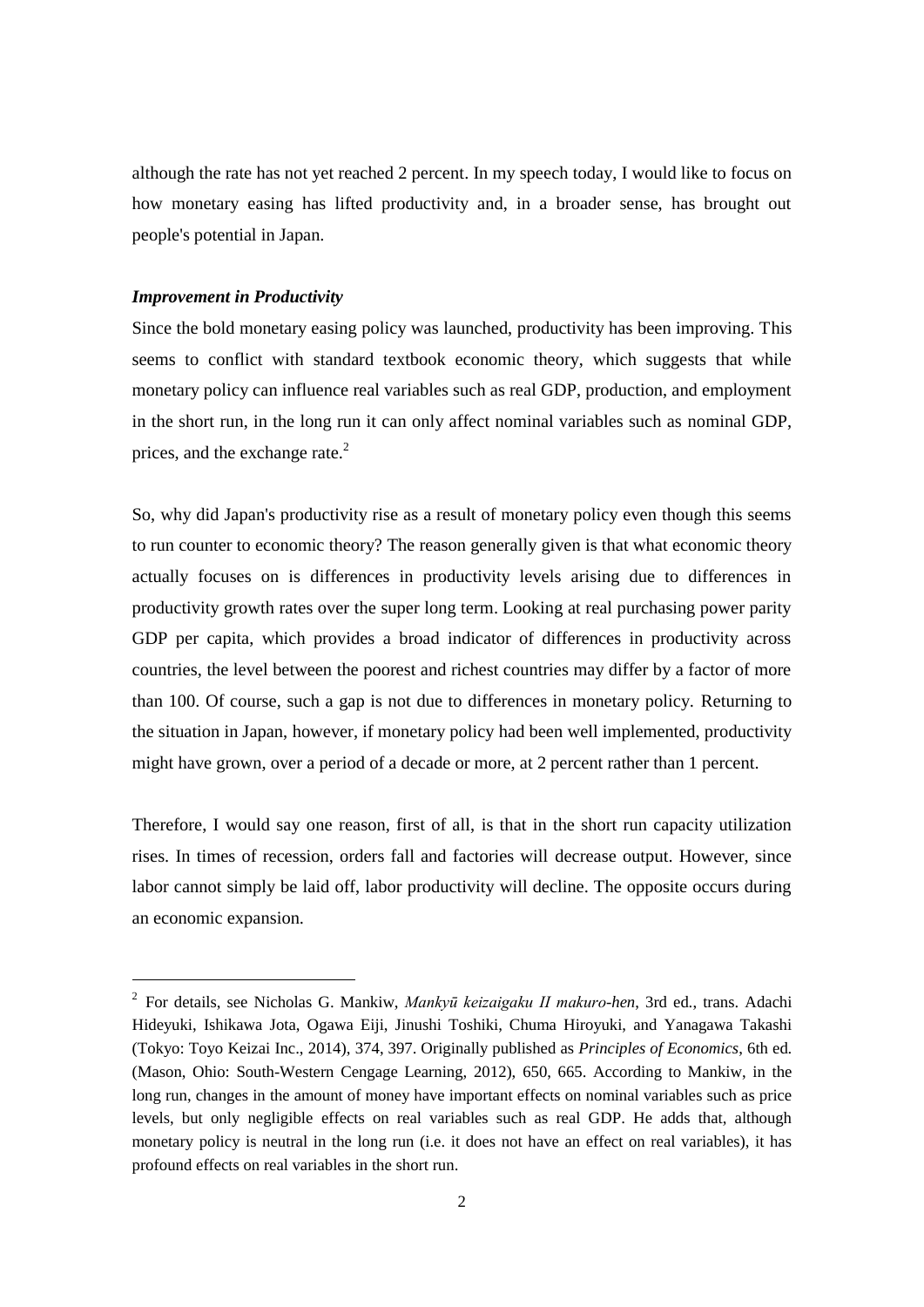Another reason is a reduction in low-productivity work in an economic environment where monetary policy is producing its intended effects. In times of recession, sales fall, and stores will try to increase demand, even if only a little, by extending their business hours. The opposite occurs during an economic upturn. If there are labor shortages, restaurants that used to stay open until midnight, for example, will start to close early. If they open only during the busiest times during the day and in the evening, labor productivity will increase.

Furthermore, over the long term, there is the issue of hysteresis effects.<sup>3</sup> In a recession, firms reduce their investment, including that in employment and research and development (R&D). The unemployed do not have the chance to accumulate work experience. For example, many young people of the generation that entered the labor market during the so-called "employment ice age" were unable to gain work experience. When the economy is in recession, firms also reduce investment in training and human resource development. The reduction of investment, especially in R&D, results in a decline in productivity for a prolonged period. Reversing these developments takes quite a while. In fact, it may be difficult to ever make up lost ground. Young people who were caught up in the "employment ice age" and lost out in on-the-job training opportunities, especially from the mid-1990s to the mid-2000s and following the global financial crisis in 2008, may struggle to make up ground. Moreover, many of these people receiving low incomes have been unable to pay sufficient taxes and social security contributions, possibly contributing to a deterioration in fiscal conditions both at present and in the future. This impact is long lasting. While it is difficult to estimate exactly how large the impact is, it is certain to be considerable, judging by the increase in the share of non-regular employment during this period and the wage difference between regular and non-regular employees. All of this means that as the economy expands due to monetary easing policy, the negative hysteresis effects of the past should be mitigated and productivity should rise.

<sup>3</sup> Nakano Akihiro and Kato Ryo, "'Chōki teitai' ron o meguru saikin no giron: 'Rireki kōka' o chūshin ni," *Bank of Japan Review*, no. 17-J-2, March 2017, [https://www.boj.or.jp/research](https://www.boj.or.jp/research%20/wps_rev/rev_2017/data/rev17j02.pdf)  [/wps\\_rev/rev\\_2017/data/rev17j02.pdf.](https://www.boj.or.jp/research%20/wps_rev/rev_2017/data/rev17j02.pdf)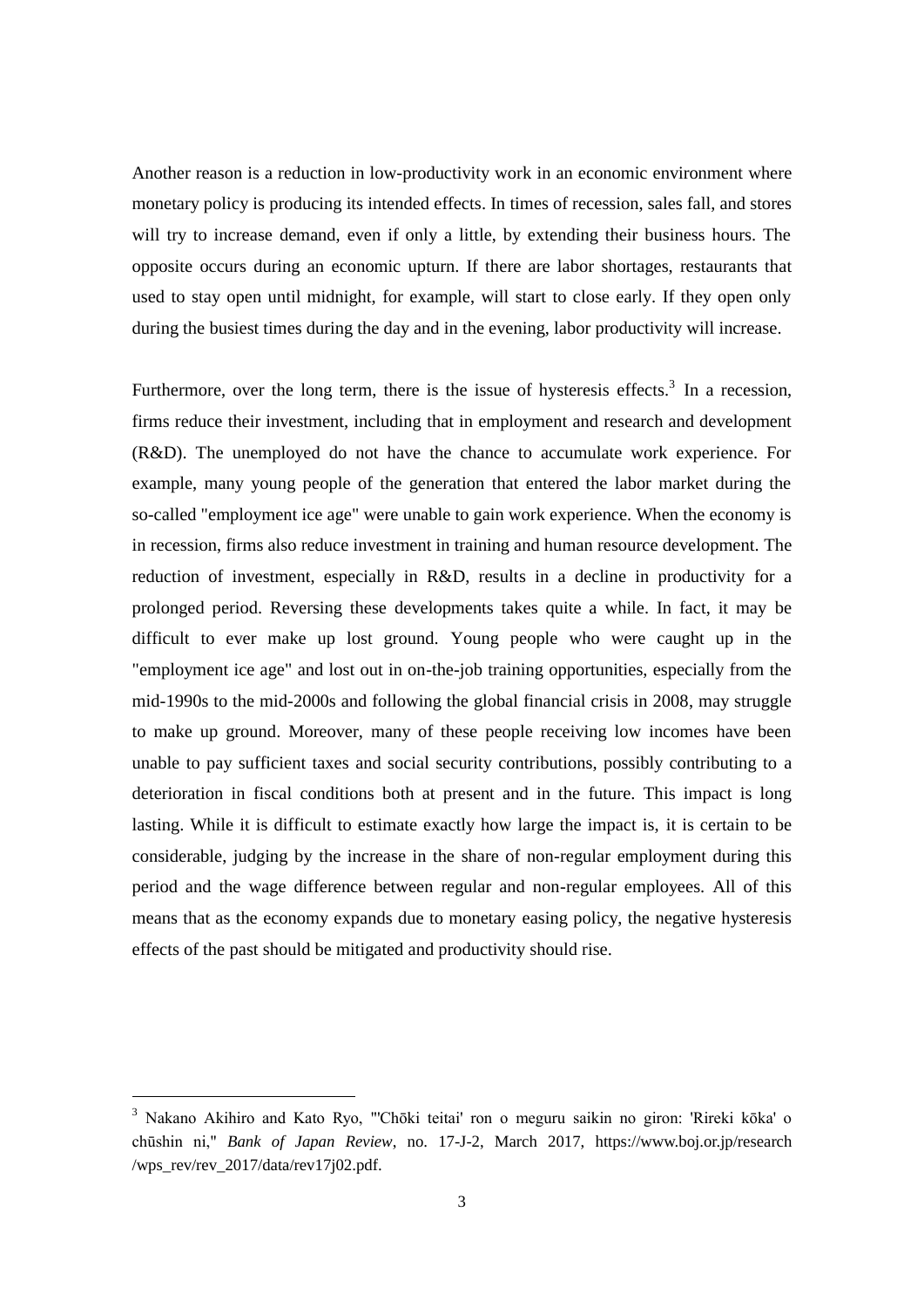Chart 1 and the accompanying table provide a comparison of estimates by the Organisation for Economic Co-operation and Development (OECD) for labor productivity and real purchasing power parity GDP per hour worked for the Group of Seven (G-7) countries.



Chart 1 Productivity of Major Economies

Note: Productivity is represented by real GDP per hour worked, converted by purchasing power parity exchange rates in 2010. Source: OECD, "Level of GDP per capita and productivity."

|  | ັ                |          |     |                               |         |        |       |        |
|--|------------------|----------|-----|-------------------------------|---------|--------|-------|--------|
|  | Period           | $Japan*$ |     | United States* United Kingdom | Germany | France | Italy | Canada |
|  | $2012 -$<br>2017 | 1.0      | 0.4 | 0.5                           | 0.9     | 0.8    | 0.2   | 1.2    |
|  | $2002 -$<br>2012 | 0.9      | 1.6 | 0.9                           | 0.9     | 0.5    | 0.0   | 0.8    |
|  | 1992-<br>2012    | 1.5      | 1.7 | 1.6                           | 1.5     | 1.2    | 0.7   | 1.3    |

Average Growth Rate of Productivity (%)

\*The data for the period 2012 through 2016 are used instead of the data for 2012 through 2017.

The chart and table show that from 2012 to 2017, Japan, together with Canada, registered average annual productivity growth of 1.0 percent, the highest among the G-7 countries and hence higher even than the United States. Moreover, from a long-term perspective, Japan's average labor productivity growth rate since 2012 is even slightly higher than the average of 0.9 percent in the preceding decade from 2002 to 2012. Thus, while some might argue that Japan's productivity growth following the introduction of QQE has been modest, it has actually been high considering how low it had been by international comparison. Therefore,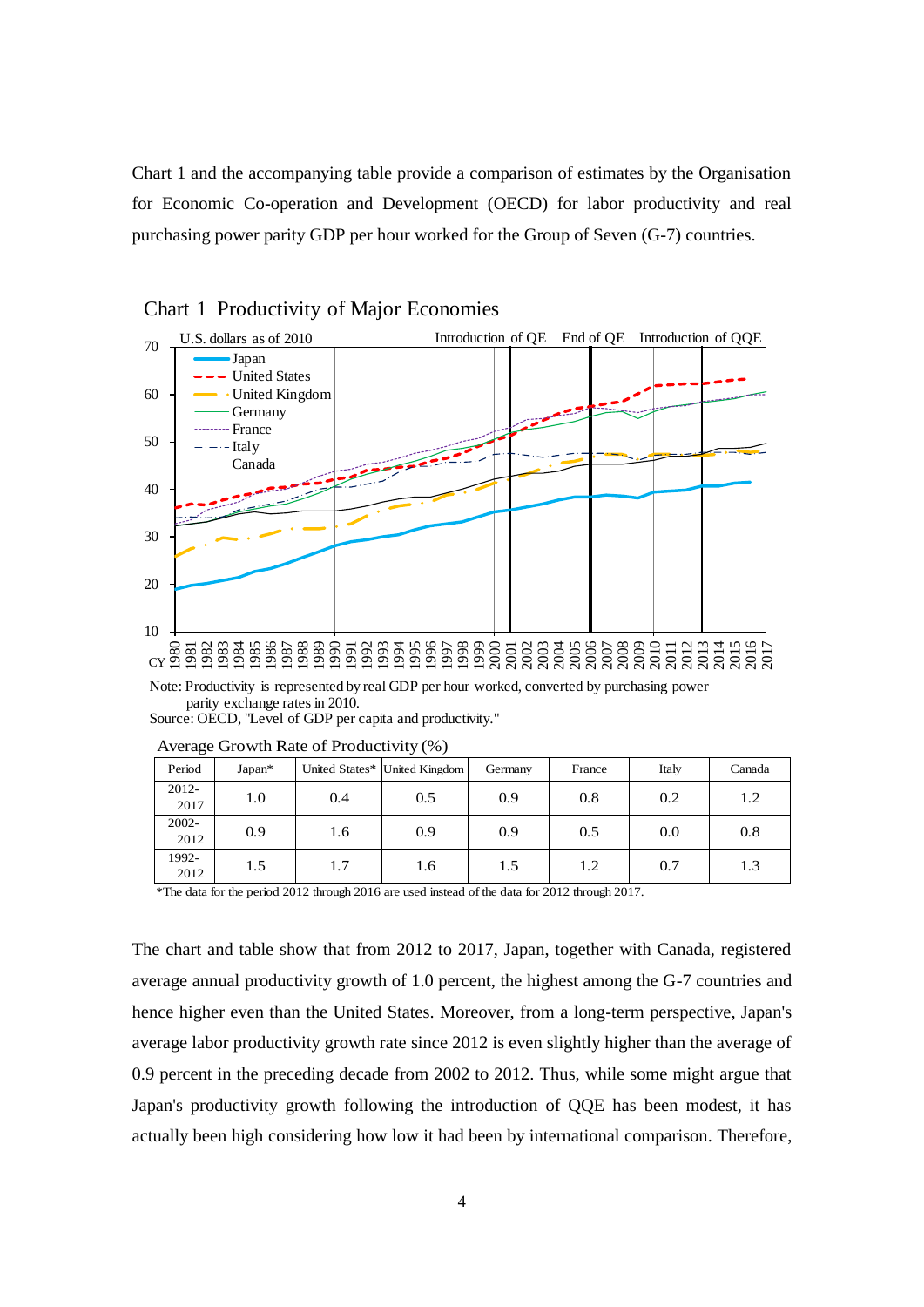while Japan also faced the global financial crisis in 2008, which pushed down its productivity growth, I think it would be fair to say that productivity growth in Japan has been relatively high by international comparison.

However, using labor productivity for comparison may be misleading. The reason is that firms tend to hire the most productive people first. Therefore, one would expect countries with a high unemployment rate to enjoy higher productivity, and this pattern tends to be borne out in practice. Productivity in both Italy and France is higher than in Japan, but the unemployment rate in those two countries is 11.3 percent and 9.4 percent, respectively.<sup>4</sup> However, when the unemployment rate is high, there are people who cannot work although they want to, which is unfortunate. Obviously, a better situation is one where the unemployment rate is low and all the people who want to work can work. Therefore, I thought it would be useful to look at real purchasing power parity GDP per working-age person. This should reduce the distortion introduced by focusing on labor productivity, since this indicator is higher when those who want to work do work, and lower when they do not work.

In this context, it is worth quoting Dr. Osamu Shimomura, who was the brains behind the period of high economic growth achieved under Prime Minister Hayato Ikeda. In 1968, exactly 50 years ago, he said: "Why are we making such effort and putting up with such hardship to pursue economic growth? More than anything, we want to derive satisfaction from life and work. And isn't the greatest satisfaction in life being able to fully demonstrate one's abilities? We should pursue a society that provides such opportunities to all citizens. If we compare society today and society a hundred years ago, isn't the fundamental difference that, today, finally, a large number of citizens are gradually being provided with the opportunity to take advantage of their talents in one way or another?"<sup>5</sup> I am not saying that simply raising the employment rate is the same as the ideals expressed by Dr. Shimomura.

<sup>&</sup>lt;sup>4</sup> The figures are for 2017 and are taken from the World Economic Outlook Database April 2018, available on the website of the International Monetary Fund (IMF):<https://www.imf.org/external> /pubs/ft/weo/2018/01/weodata/index.aspx.

<sup>5</sup> Kamikubo Satoshi, *Hyōden, Nihon no keizai shisō, Shimomura Osamu, 'Nihon keizaigaku' no jissensha* (Tokyo: Nihon Keizai Hyouronsha Ltd., 2008), 227.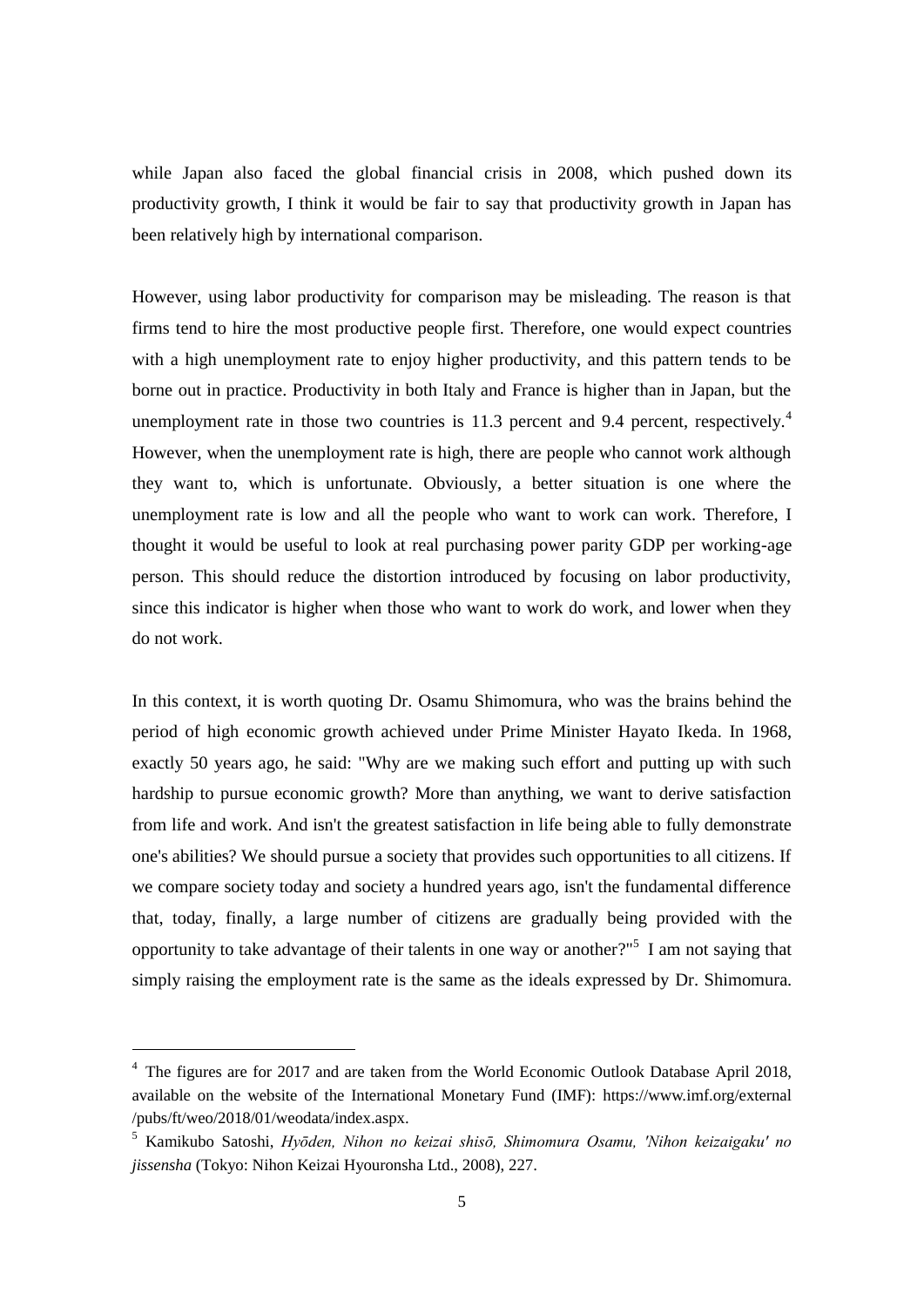However, I believe that providing people with the opportunity to work is the starting point for people to be able to fully demonstrate their abilities.

This can also be said, for example, with regard to women's entry into the labor market. According to statistics released by the OECD, the labor force participation rate of women aged between 25 and 54 in Japan was 75.3 percent in 2017; this figure is higher than that for the United States -- which is 72.1 percent -- and the average of the G-7 countries -- which is 73.5 percent, with France at 75.2 percent, Germany at 80.0 percent, and the United Kingdom at 78.1 percent.

Currently, the issue surrounding working women in Japan is not the labor force participation rate itself, but the scarcity of opportunities for women to develop their career at work, given that many women work as part-timers or non-regular employees. However, without entry into the labor market in the first place, women cannot create career plans. I believe that, as the number of working women increases, more women will become regular employees, enabling them to develop their career; in fact, in 2016, the ratio of women in managerial positions in establishments with 30 employees or more in Japan increased, according to the fiscal 2016 *Basic Survey of Gender Equality in Employment Management* (available only in Japanese) released on July 28, 2017 by the Ministry of Health, Labour and Welfare.

Chart 2 shows real purchasing power parity GDP per working-age person. As can be seen in the chart and the accompanying table, since the introduction of QQE, Japan's growth rate has been the highest among the G-7 countries, and has also been notably higher than during the preceding decade from 2002 to 2012. This means that those who want to work are increasingly able to work.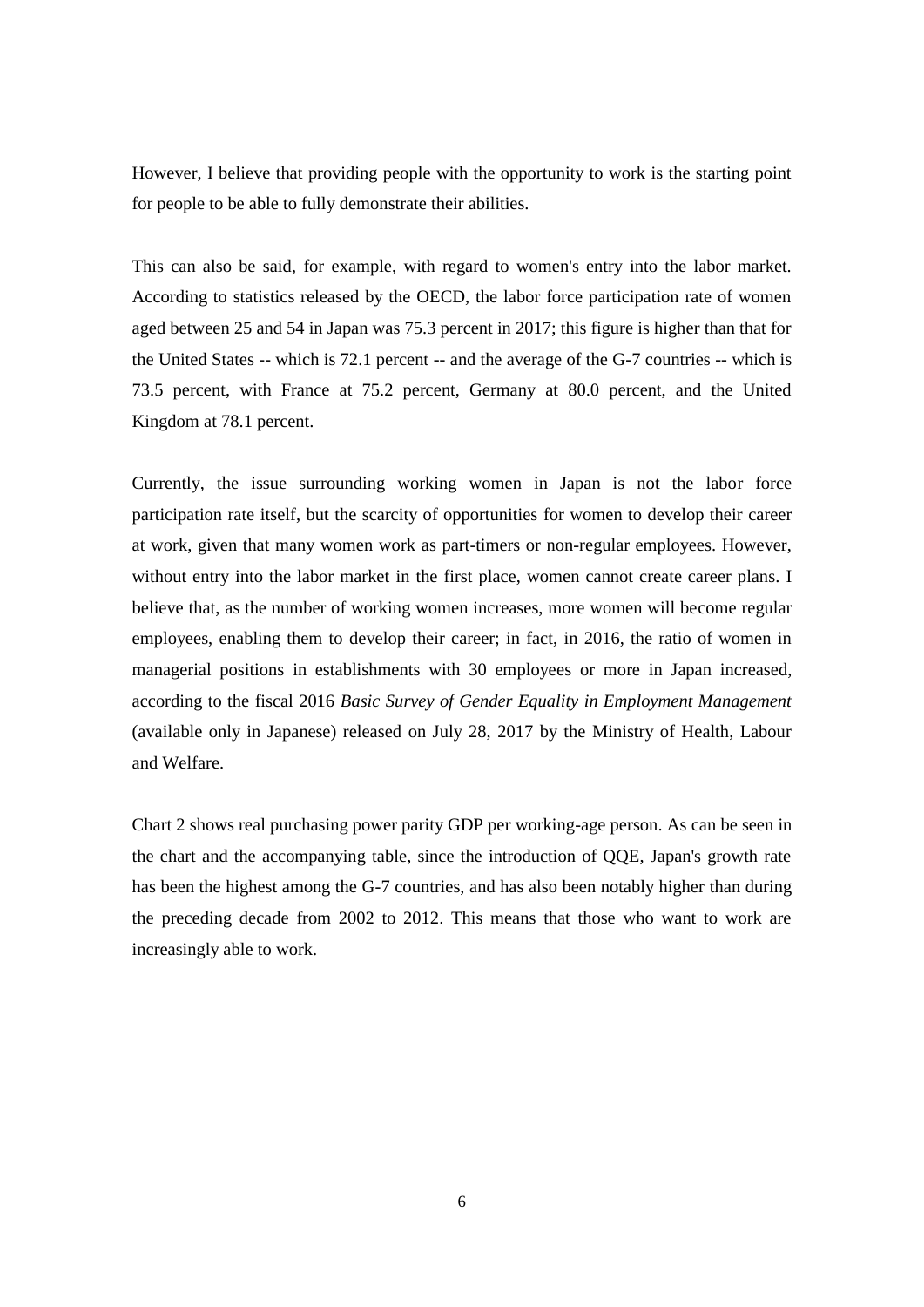

Chart 2 Real PPP GDP per Working-Age Person of Major Economies

Note: Annual figures for working-age person are obtained by linear interpolation of data for every five years. Figures for Germany through 1990 are those for West Germany. Real GDP is converted by purchasing power parity (international dollars as of 2011).

Sources: IMF, "World Economic Outlook Database";

United Nations, "World Population Prospects: 2017 Revision."

| Period           | Japan | <b>United States</b> | United Kingdom | Germany | France | Italy  | Canada |
|------------------|-------|----------------------|----------------|---------|--------|--------|--------|
| $2012 -$<br>2017 | 2.3   | 1.7                  | 2.1            | 1.6     | 1.2    | 0.9    | 1.7    |
| $2002 -$<br>2012 | 1.4   | 0.8                  | 0.6            | 1.4     | 0.8    | $-0.1$ | 0.8    |
| 1992-<br>2012    | 1.2   | 1.5                  | 1.6            | 1.4     | 1.3    | 0.8    | 1.5    |

Average Growth Rate of the Real PPP GDP per Working-Age Person (%)

Of course, there are people who say this level of productivity growth in Japan is not ideal and that productivity should be raised further by pushing ahead with the growth strategy and structural reforms. However, people saying this do not seem to clearly explain what kind of policy measures will produce how much productivity growth. To avoid any misunderstandings, let me state that I strongly agree with structural reforms. All I am saying is that it is good to conduct both monetary easing policy and structural reforms.

In addition to productivity, improvements can also be seen in many other indicators such as production, employment, the unemployment rate, investment, exports, and the fiscal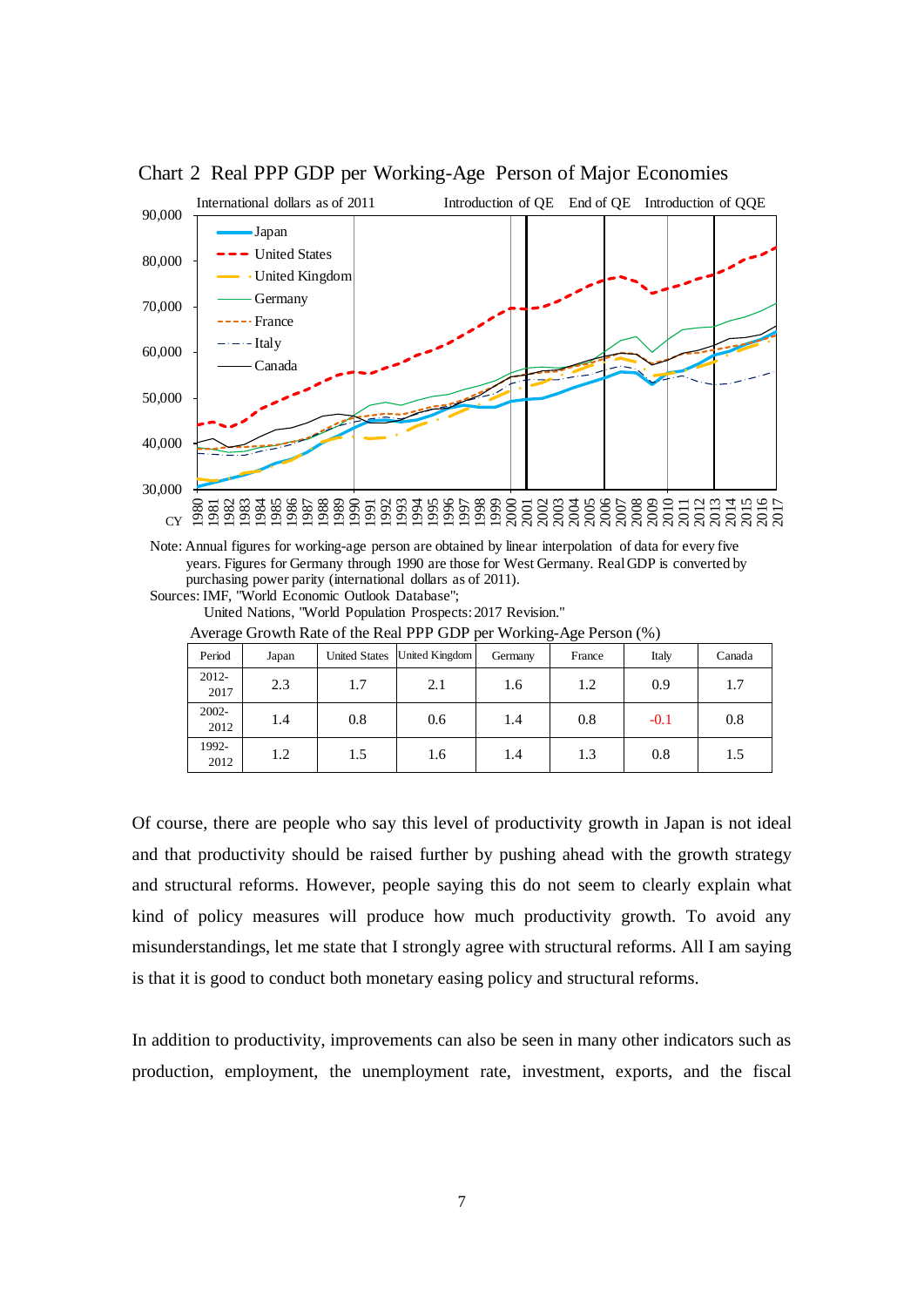situation; moreover, perceptions that the economy is recovering, the income distribution, and women's entry into the labor market provide further indications of improvement.<sup>6</sup>

# **II. Some Counterarguments to Critical Opinions on the Bank's Monetary Policy**

As mentioned above, monetary policy has been clearly having an effect, but for some reason, objections to the Bank's current policy persist.

Among the critics are some who argue that QQE is like the Battle of Imphal during the Second World War and we should withdraw immediately.<sup>7</sup> The Battle of Imphal took place from March 1944 to early July and involved the Japanese army advancing from Burma with the aim of capturing the city of Imphal in northeast India. The battle was an abject failure entailing enormous sacrifice and is often cited as synonymous with a reckless strategy. There was no food along the way, resulting in many deaths from starvation, there were attacks by enemy fighter aircraft, and many soldiers contracted malaria, so that of the 100,000 Japanese troops, 30,000 died in battle, while 20,000 were sent back due to injury or disease. Of the remaining 50,000 troops, more than half fell ill, and the Japanese army suffered a devastating defeat.<sup>8</sup> In contrast with such disastrous consequences, QQE is clearly having a positive impact, with most economic indicators improving. Therefore, I think this analogy between QQE and the Japanese army's Battle of Imphal is simply inaccurate.

# *What is Dialogue with the Market?*

1

In this context, it is often said that dialogue with the market is important for the conduct of monetary policy. We must also engage with people who are critical of QQE. I suppose dialogue normally helps to seek out the truth or discover what the vital interests of the other

<sup>6</sup> Regarding improvements in these indicators, also see Yutaka Harada, "Economic Activity, Prices, and Monetary Policy in Japan: Speech at a Meeting with Business Leaders in Fukushima," Bank of Japan, November 2017.

<sup>7</sup> See, for example, Kato Izuru, "Sensō makki to kasanaru Nichigin tettei kōsen, Kuroda sōsai ga nerau wa 'ichigeki kōwa' ka," Diamond online, March 4, 2016, https://diamond.jp/articles/-/87079. Kumano Hideo, "Deguchi no meiro, kin'yū seisaku o tou 6, Inpāru sakusen kara hayaku tettai o," *Shūkan Ekonomisuto*, November 14, 2017, https://www.weekly-economist.com/20171114bojexit6.

<sup>8</sup> Tobe Ryoichi et al., *Shippai no honshitsu, Nihongun no soshikiron-teki kenkyū* (Tokyo: Chuokoron-shinsha, 1991), 141-177.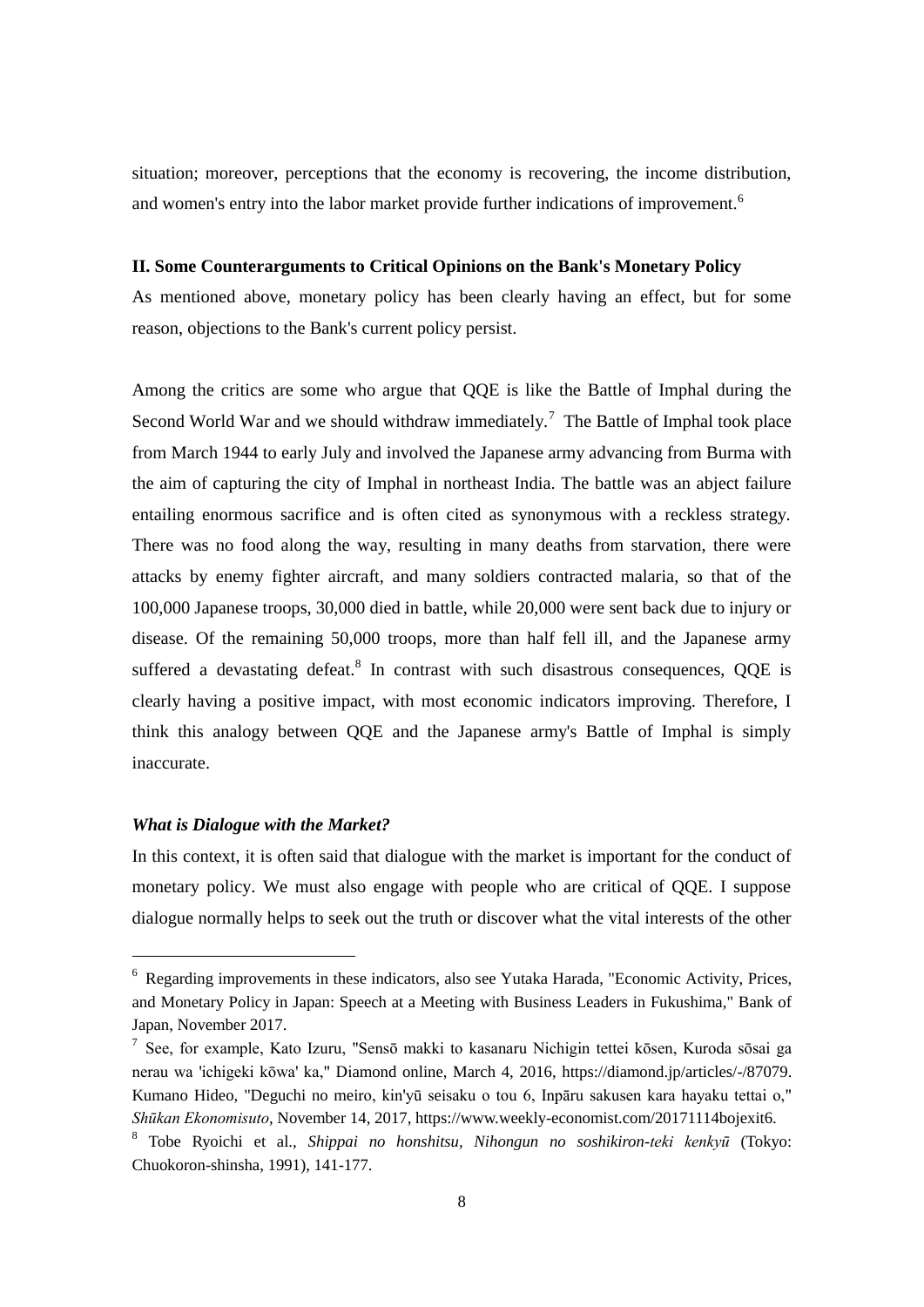party are and to what extent one is able to make compromises oneself. However, dialogue with the market is different from regular dialogue.

There is no such thing as an abstract market; rather, the market consists of a collection of different stakeholders, who, moreover, do not necessarily seek the truth. In addition, because the market comprises a variety of stakeholders with different interests, it would be misleading to say that something is or is not in the interest of the market as a whole. If the Bank were to implement policy measures without listening to the views of stakeholders, it could become complacent and create unnecessary confusion; at the same time, this does not mean that the Bank will or should do everything stakeholders say.

For instance, sometimes it is said that the market is calling for an early rise in interest rates. However, if the Bank were to indeed raise interest rates, bond and stock prices would decline and the yen would appreciate, leading to a deterioration in firms' profits, credit costs would increase, and financial institutions would suffer substantial damage. Moreover, even if short-term interest rates were raised, long-term interest rates would not necessarily rise, so that the spread between short-term and long-term interest rates might actually decline. This is currently happening in the United States and has happened in Japan since 2006.<sup>9</sup>

The reason many market participants think that the yield curve will steepen and hence the term spread will increase when the Bank raises interest rates is probably that they expect the opposite to happen of the flattening of the yield curve seen at the time the Bank introduced the negative interest rate policy on January 29, 2016. However, looking at the facts, we find that the yield curve often tends to flatten when monetary policy is tightened. Chart 3 shows the uncollateralized overnight call rate and long-term interest rates -- represented by 10-year Japanese government bond yields -- from 2000 to the present. The chart shows that when policy was tightened on August 11, 2000 (termination of the zero interest rate policy;

<sup>&</sup>lt;sup>9</sup> For instance, Reuters reported that the Federal Reserve Bank of St. Louis President James Bullard said: "We are at some risk of a yield curve inversion, later this year, early 2019." See Gertrude Chavez-Dreyfuss, "Fed's Bullard says U.S. yield curve might invert by early 2019," *Reuters*, May 15, 2018, [https://www.reuters.com/article/usa-fed-bullard-yieldcurve/update-1-feds-bullard-says-us](https://www.reuters.com/article/usa-fed-bullard-yieldcurve/update-1-feds-bullard-says-us%20-)  [-y](https://www.reuters.com/article/usa-fed-bullard-yieldcurve/update-1-feds-bullard-says-us%20-)ield-curve-might-invert-by-early-2019-idUSL2N1SL10U. This, naturally, is not certain to happen, but has happened before.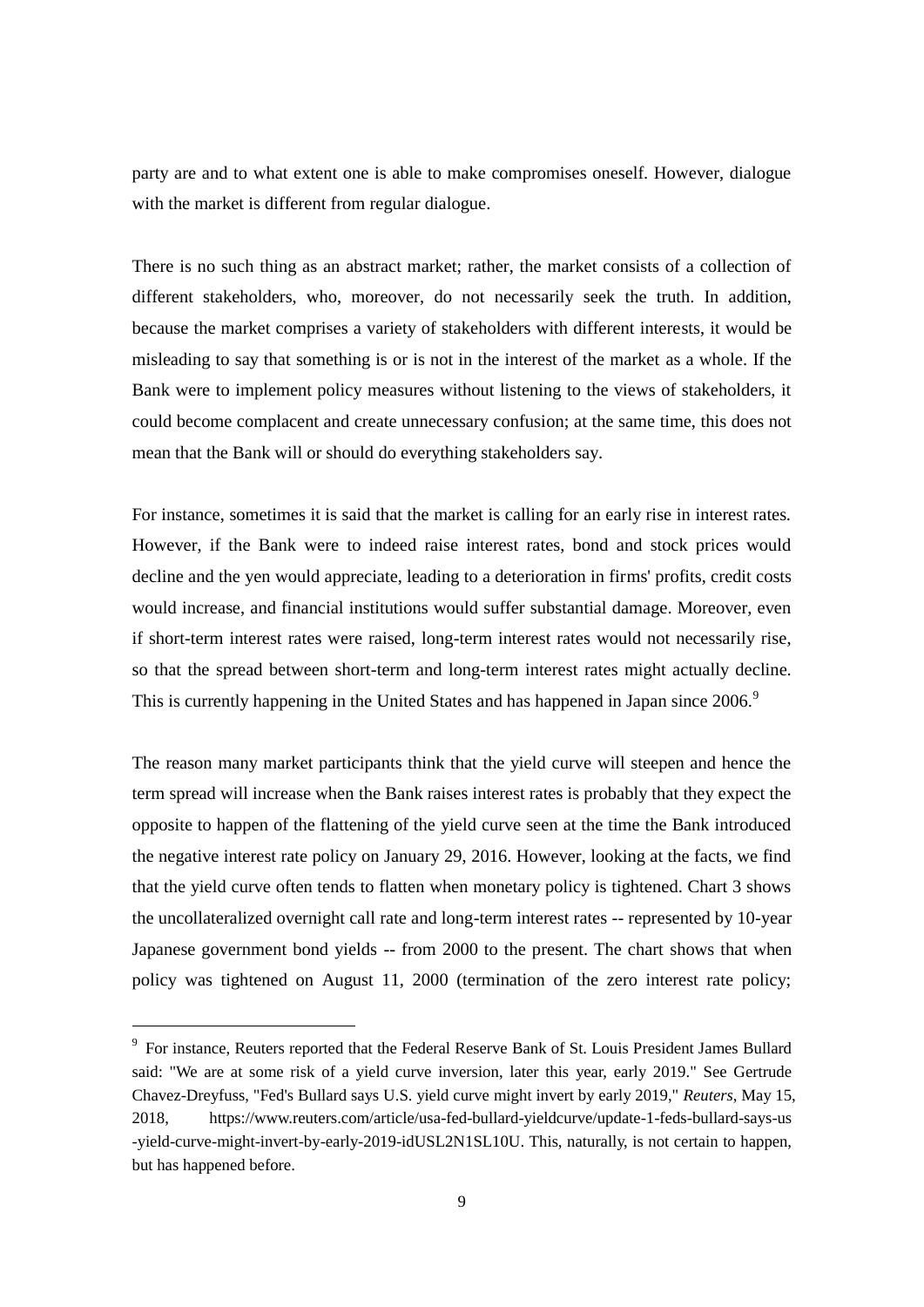overnight call rate of around 0.25 percent set as the guideline for money market operations), on July 14, 2006 (termination of zero interest rates; policy rate hike from 0 percent to around 0.25 percent), and on February 21, 2007 (policy rate hike from around 0.25 percent to around 0.5 percent), the yield curve flattened, that is, the term spread declined. The exception is the period around the time when the Bank reverted from its policy of quantitative easing to conventional interest rate policy on March 9, 2006, shifting its operating target of money market operations from the outstanding balance of current accounts at the Bank at around 30-35 trillion yen to the uncollateralized overnight call rate to remain at effectively 0 percent; following the policy change, the term spread increased.



Chart 3 Short-Term and Long-Term Interest Rates

On the other hand, when monetary policy was eased, the yield curve sometimes flattened and sometimes steepened; specifically, when the main operating target for money market operations was changed on March 19, 2001 from an uncollateralized overnight call rate of around 0.15 percent to the outstanding balance of the current accounts at the Bank at around 5 trillion yen; when the outstanding balance of the current accounts at the Bank was raised on December 19, 2001 from above 6 trillion yen to around 10-15 trillion yen; when the upper limit of the target balance of the Bank's current accounts was raised on October 10, 2003 so that the target balance would change from around 27-30 trillion yen to around 27-32 trillion yen; when the Bank's target for the uncollateralized overnight call rate was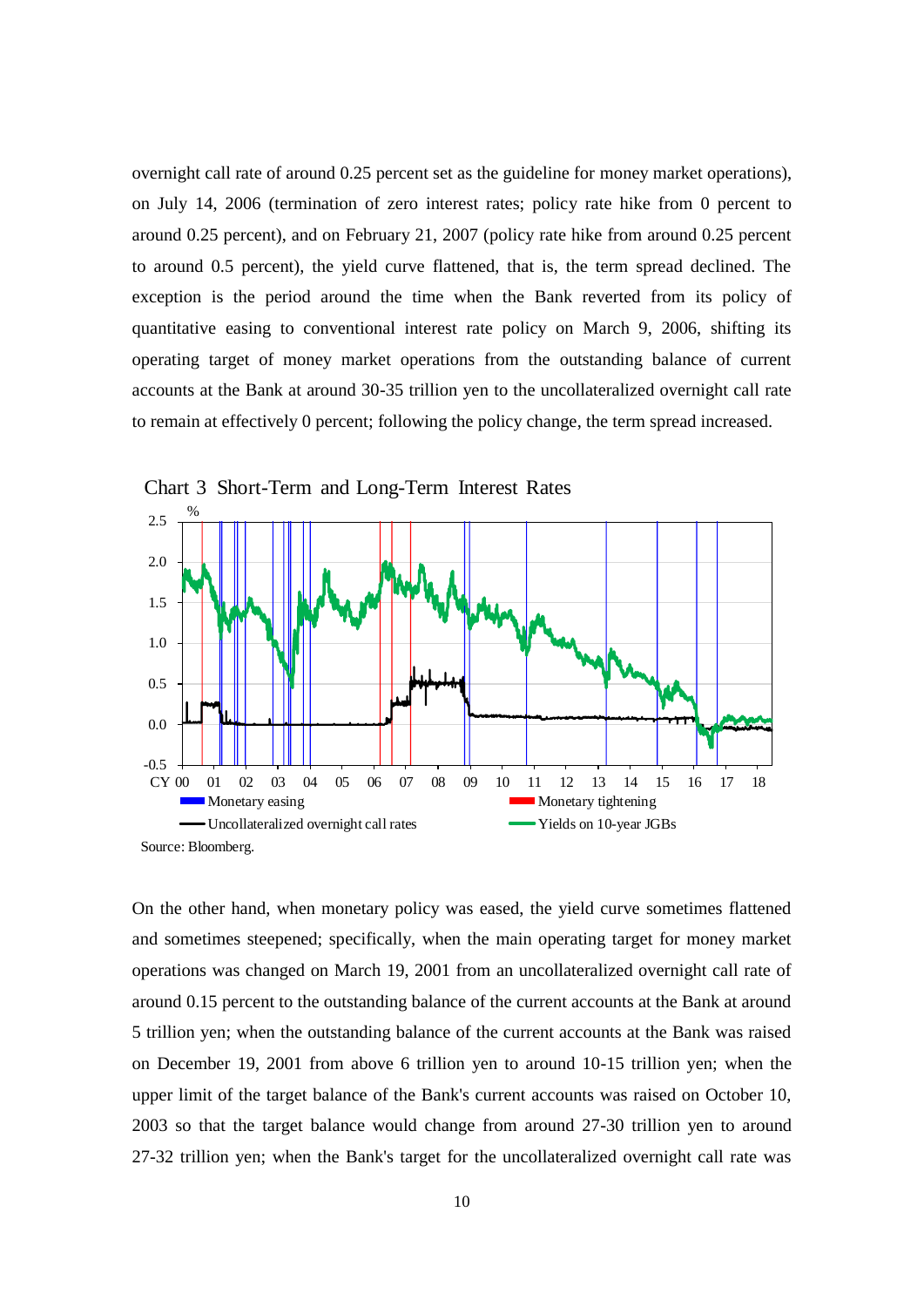lowered on October 31, 2008 from around 0.5 percent to around 0.3 percent; and when the Bank's target for the uncollateralized overnight call rate was lowered on October 5, 2010 from around 0.1 percent to around 0-0.1 percent. In particular, when QQE was introduced on April 4, 2013 -- when the Bank's main operating target for money market operations changed from the uncollateralized overnight call rate of around 0-0.1percent to the monetary base so that the monetary base would increase at an annual pace of about 60-70 trillion yen -- the yield curve steepened as a result of monetary easing. The reason probably is that monetary easing was recognized as having a positive effect on inflation expectations and economic activity. Thus, whether the yield curve flattens or steepens when short-term interest rates are raised depends on the economic situation as well as the market's view of monetary policy at the time. It is therefore wrong to think that if short-term interest rates are raised, the yield curve will steepen.

I think that what market participants would like from dialogue with the central bank is for the central bank to provide a clear outlook for the future course of monetary policy. However, since the central bank conducts policy referring to price and economic indicators, that is, based on data, it is generally not possible to chart the future course of monetary policy by announcing in advance that it will raise interest rates at certain points in time in steps of, say, 25 basis points regardless of economic conditions.<sup>10</sup> That said, if future economic indicators could be predicted with some certainty, it might be possible to outline future policy accordingly. I think the Federal Reserve believes that the U.S. economy is in such a situation. In the United States, where inflation expectations are anchored at 2 percent, it is possible to predict future price developments more reliably, so that the Federal Reserve can chart the course of future policy. Yet, even in the United States, there has been criticism that the projections of monetary policy presented in so-called "dot plots" often turn out to be

<sup>&</sup>lt;sup>10</sup> In "Central Banking and the Global Economy" (a speech given at an international symposium entitled "Central Banking & Monetary Policy: The Global Economy & Japan" hosted by the Hitotsubashi Graduate School of Commerce and Management at Hitotsubashi Hall on May 12, 2017), the former governor of the Bank of Israel, Mr. Jacob Frenkel, emphasized that central bank operations must be conducted based on data, not on a certain timeframe.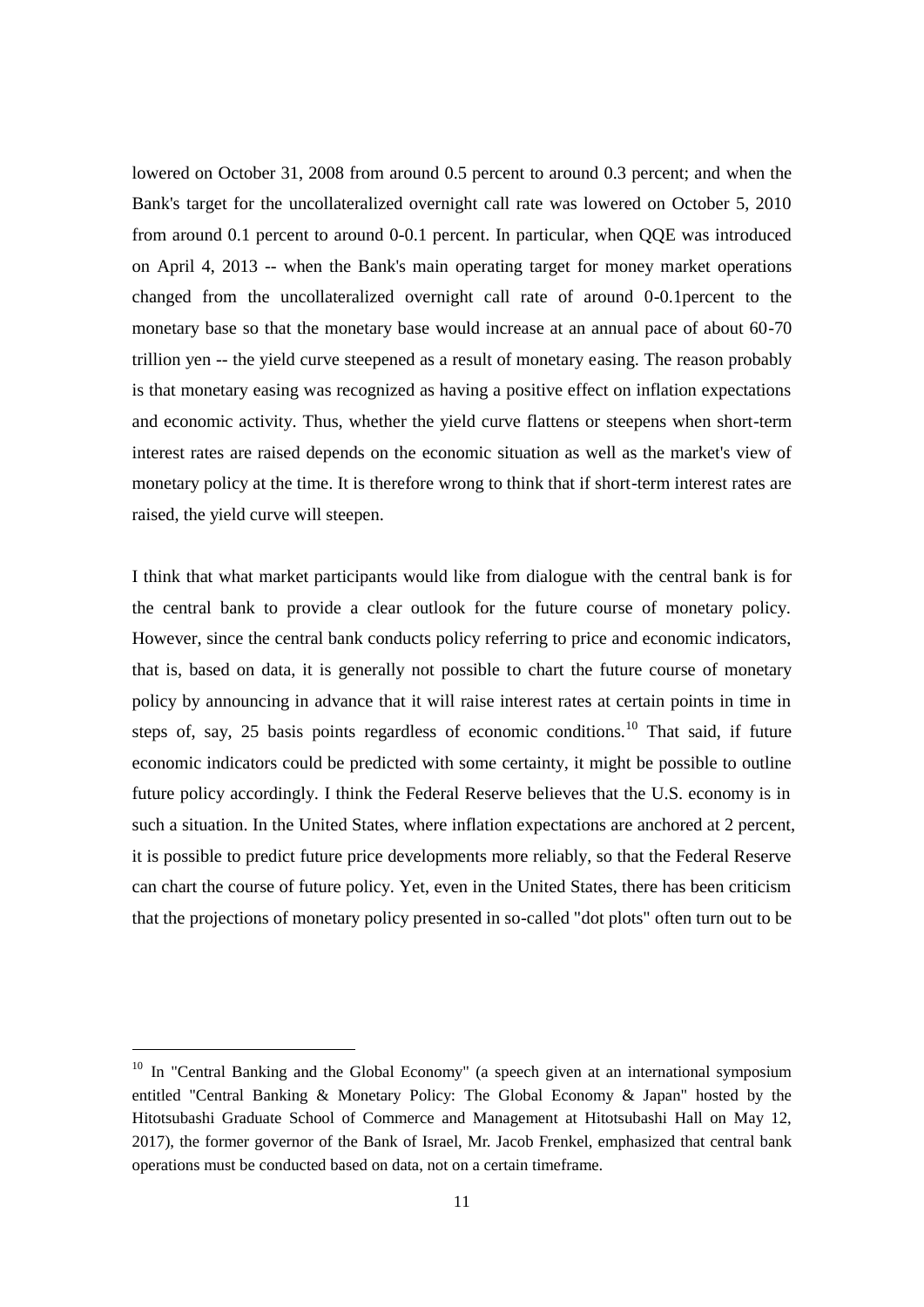inaccurate, causing unnecessary confusion.<sup>11</sup> In Japan's current situation, where inflation expectations are not anchored at 2 percent, it would likely be even more difficult to chart future policy in advance.

In sum, while the central bank should communicate with the market, its focus should be on conducting policies aimed at maintaining price stability, the sound development of the national economy, and the stability of the financial system.

# *The Bank's Monetary Easing Policy and the Profitability of Private Banks*

One subgroup of market participants is bank managers, and many of them have argued that the low interest rates brought about by QQE have depressed banks' profits, and that this is a side effect of QQE. They say that QQE undermines their business model, which is based on the premise that interest rates are positive and consists of profiting from the difference between high long-term interest rates and low short-term interest rates. This is equivalent to saying that unless purchasing and selling prices are somehow preordained, you cannot conduct business. However, every business derives its profits from the difference between ever-changing costs and sales proceeds.

The reason why conditions for private banks are difficult is that there are few borrowers. From a macroeconomic perspective, Japanese firms have sufficient cash and deposits at private banks, so they do not need to borrow funds from them. According to the Bank's *Flow of Funds Accounts*, as of end-March 2018, firms in Japan had cash and deposits of 261 trillion yen. Relative to the demand for funds, there is a glut of supply.

<sup>&</sup>lt;sup>11</sup> Bloomberg reported that Federal Reserve Bank of St. Louis President James Bullard in relation to the dot plots observed that "[t]he whole idea that you're naming the number of rate hikes way out into the future when you don't know what the data are going to be is something we should get out of the business of doing." See Christopher Condon and Brendan Murray, "Bullard Laments Fed Dot Plot, Yearns for Greenspan's Opacity," *Bloomberg*, May 17, 2018, https://www.bloomberg.com /news/articles/2018-05-16/bullard-laments-fed-dot-plot-and-yearns-for-greenspan-s-opacity. Then Federal Reserve Bank of San Francisco President, now Federal Reserve Bank of New York President John Williams, commented that "the time is approaching to phase out" forward guidance, which communicates the intended future path of the federal funds rate. See Jeanna Smialek, "Williams Says Fed's Era of Market Hand-Holding Is Nearing an End," *Bloomberg*, May 17, 2018, https://www.bloomberg.com/news/articles/2018-05-16/williams-says-fed-s-era-of-market-hand -holding-nearing-an-end?in\_source=video\_page.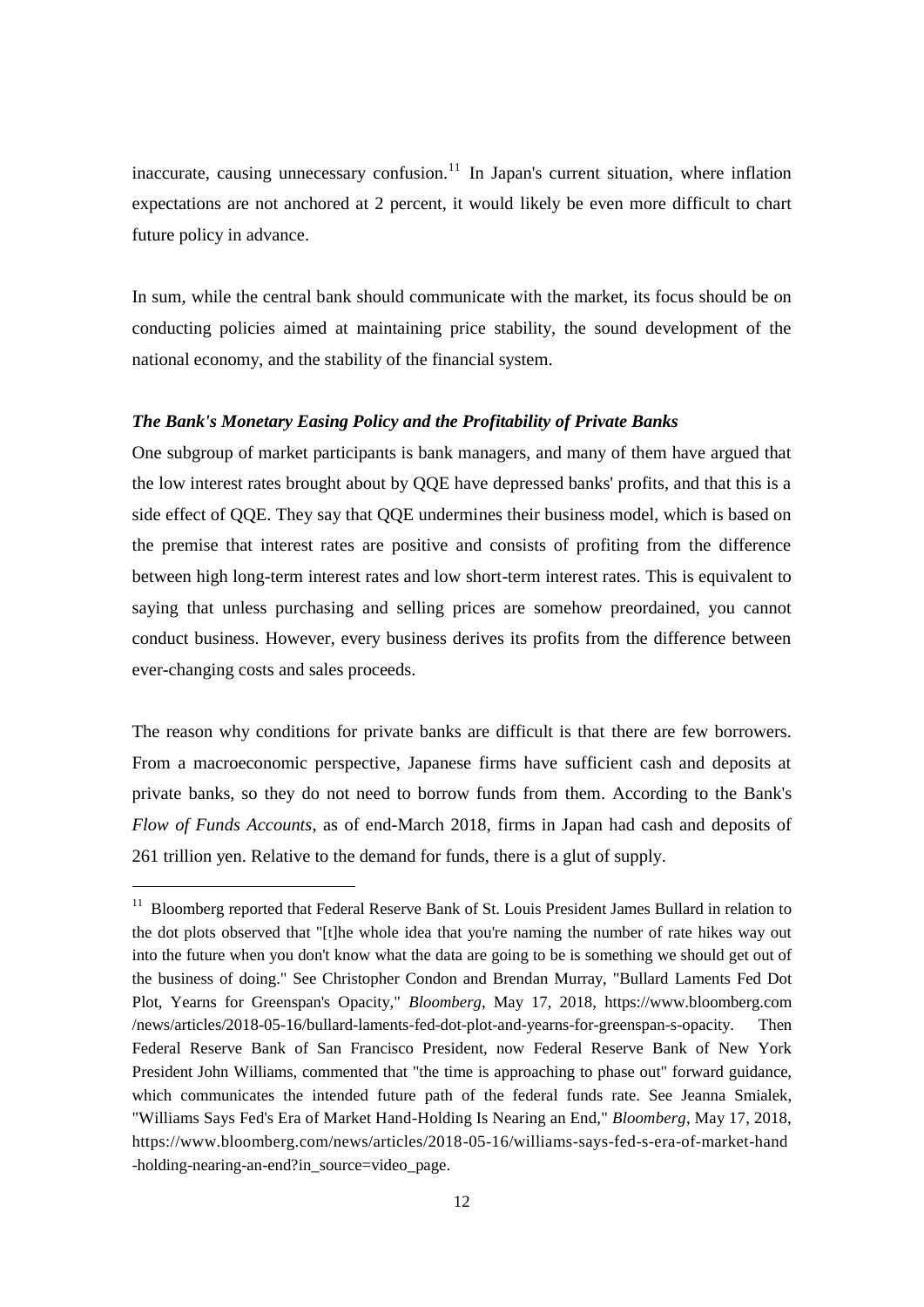In addition, as mentioned earlier, if the Bank were to indeed raise interest rates, bond and stock prices would decline and the yen would appreciate, leading to a deterioration in firms' profits, and credit costs would increase, so that private banks would suffer substantial damage. Also, we do not know whether the yield curve would steepen if short-term interest rates were raised.

Meanwhile, another argument is that if monetary easing continues, not only the financial situation of private banks but also that of the Bank of Japan would deteriorate, leading to serious problems. However, this is not the case. Because I have already talked about this on another occasion, I will not discuss it here today.<sup>12</sup>

<sup>&</sup>lt;sup>12</sup> Yutaka Harada, "Economic Activity, Prices, and Monetary Policy in Japan: Speech at a Meeting with Business Leaders in Fukushima," Bank of Japan, November 2017.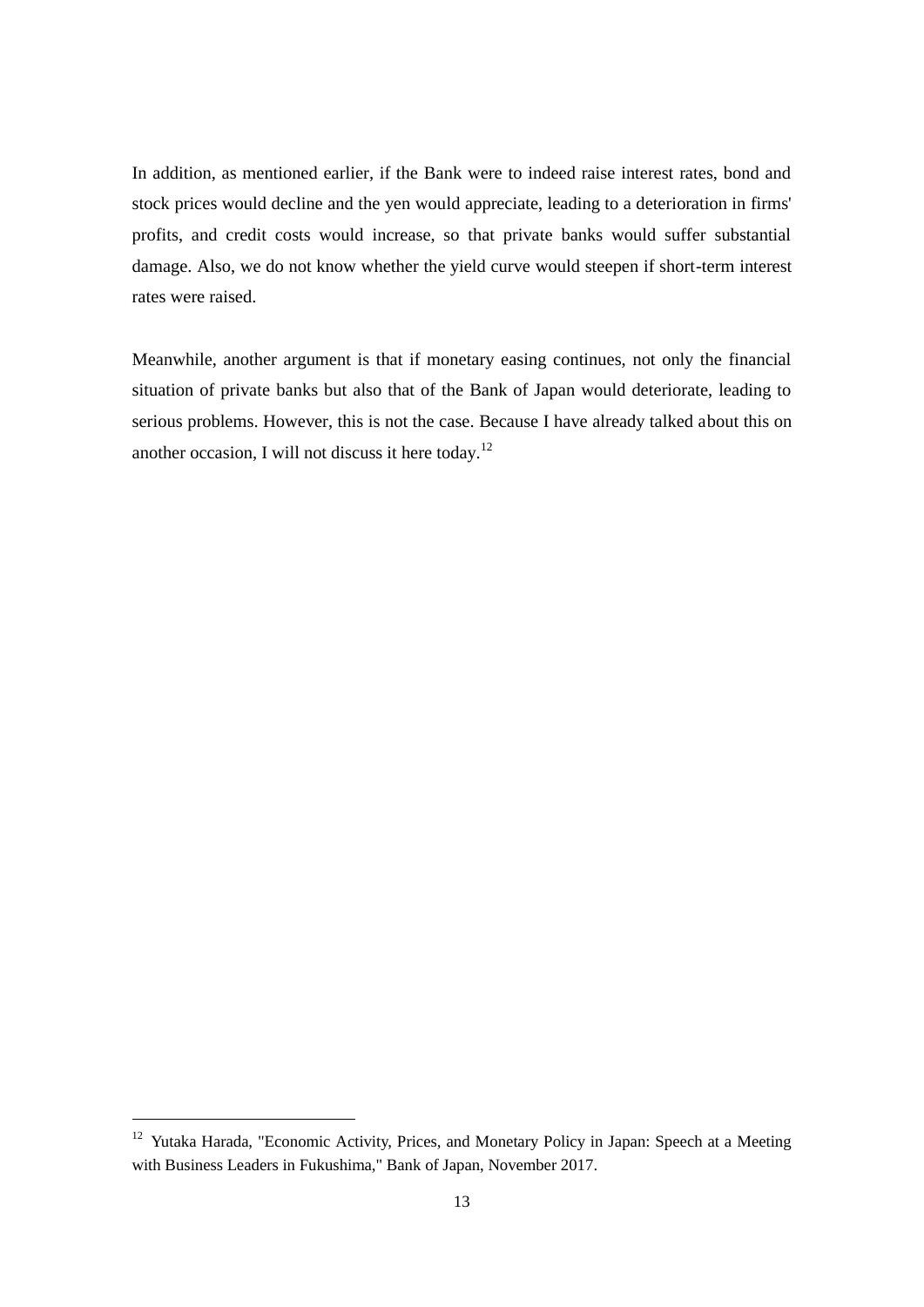#### **III. Recent Economic Developments and Outlook for Prices**

So far, I have talked about the long-term economic situation. I would now like to turn to the more short-term situation.

Charts 4 and 5 present key economic indicators. Almost all the indicators -- production, investment, exports, employment, wages, and employee income, which is obtained by multiplying wages by employment -- have improved over the years. Some of the indicators were sluggish following the consumption tax hike in April 2014 and thereafter, particularly the period from the second half of 2014 to the first half of 2016, when global trade volume was sluggish. Some of the indicators temporarily contracted at the turn of this year, but the overall upward trend has continued.



Chart 4 Production, Investment, Exports, and World Trade

Sources: Ministry of Economy, Trade and Industry, "Indices of Industrial Production," "Indices of Industrial Domestic Shipments and Imports"; CPB Netherlands Bureau for Economic Policy Analysis, "CPB World Trade Monitor"; Bank of Japan, "Developments in Real Exports and Real Imports."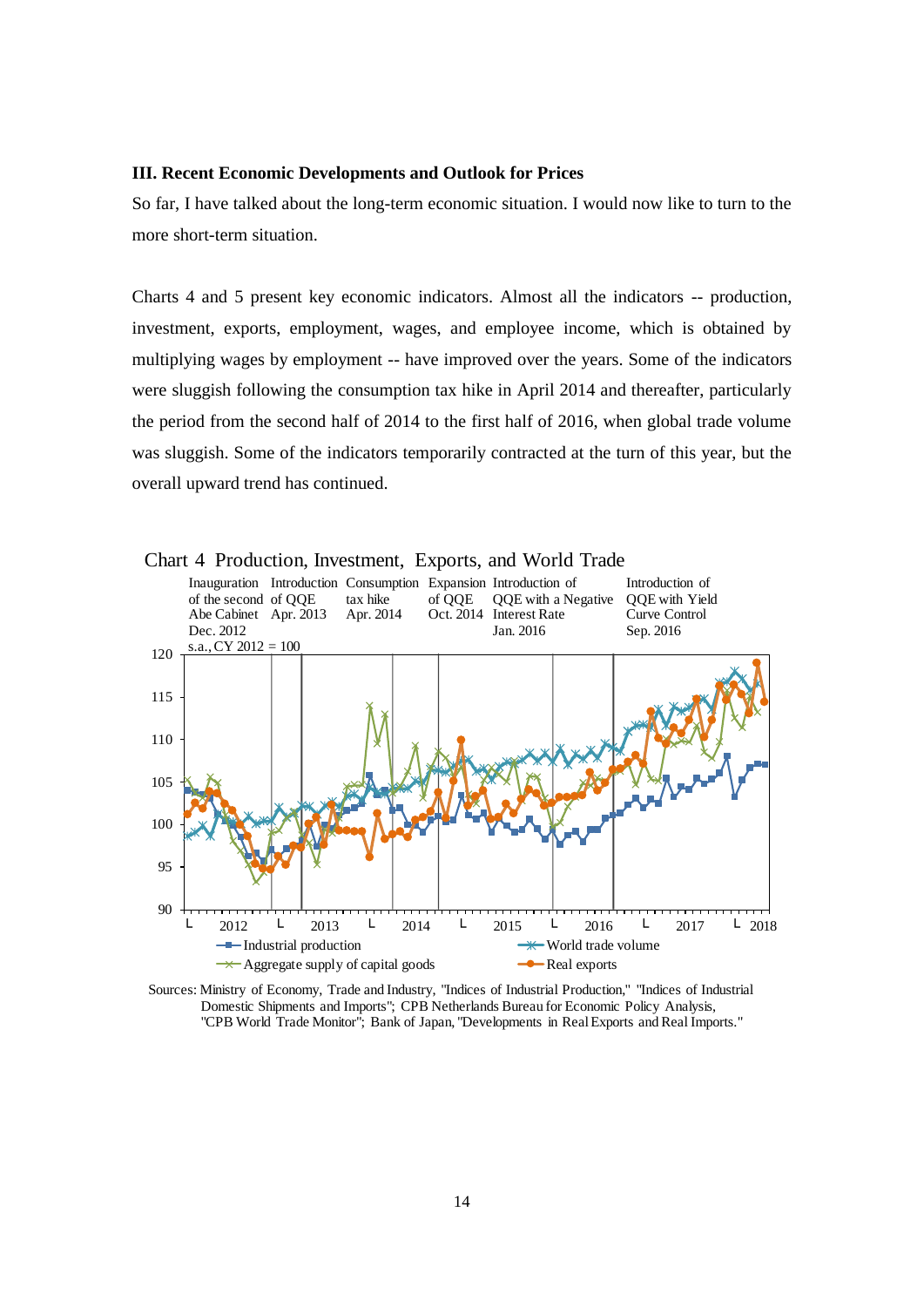

#### Chart 5 Employment, Income, and Consumption

Note: Real employee income is calculated as the number of regular employees multiplied by real wages which is the total cash earnings deflated by the CPI (all items less imputed rent). The ratio of real consumption to real employee income is calculated as the comsumption activity index (travel balance adjusted, real) divided by real employee income.

Sources: Ministry of Health, Labour and Welfare, "Monthly Labour Survey"; Ministry of Internal Affairs and Communications, "Consumption Price Index," "Labour Force Survey"; Bank of Japan, "Consumption Activity Index."

Further, Chart 5 looks at employment, wages, employee income, and consumption. The reason why real wages has not increased is that the number of non-regular workers working short hours has increased. In terms of employment and real employee income, the consumption tax hike only had an impact in fiscal 2014. Apart from that, these indicators have grown more or less steadily except for the temporary slowdown seen at the turn of 2018. The unemployment rate has also steadily declined. Among these indicators, the one showing the weakest improvement is real consumption. Consumption as measured by the consumption activity index has not yet returned to the peak registered before the spike in demand due to the frontloading of purchases prior to the consumption tax hike. The average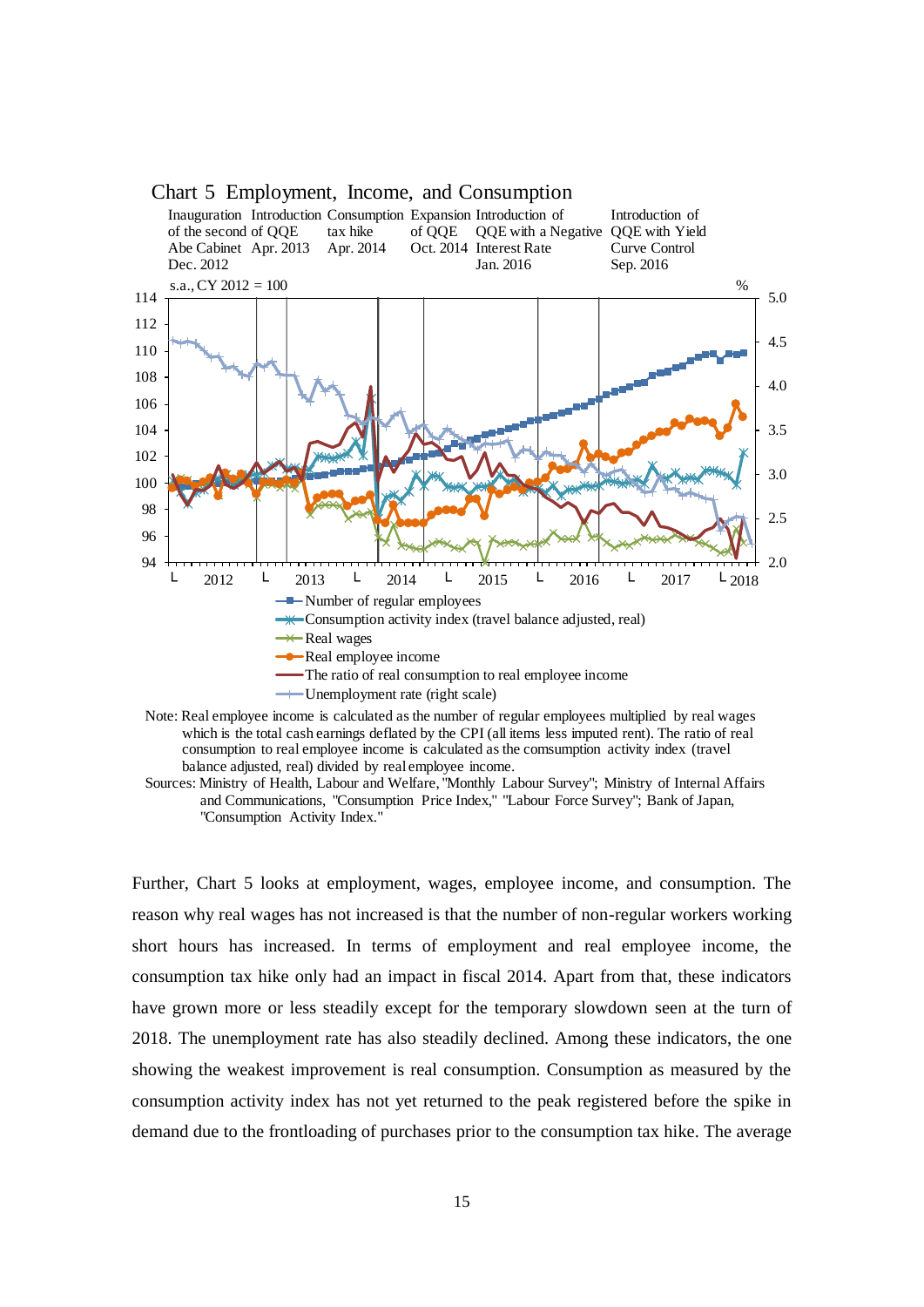of the most recent three months, the February-April period of 2018, is still below the average of the October-December quarter of 2013, the quarter before the demand spike prior to the consumption tax hike. This is a bit strange given that real employee income, on which consumption expenditure rests, has steadily increased, except for the fall at the start of 2018. Although the ratio of real consumption to real employee income has been on a declining trend, it is difficult to imagine that this ratio will continue to decline, so that consumption can be expected to recover in the future.

Another debate has focused on concerns about financial imbalances. Certainly, as seen in Chart 6, asset prices have been rising, albeit with some fluctuations, amid economic growth. While people who are worried about the side effects of monetary easing seem to regard this as an indication of financial imbalances, I think these increases in asset prices can hardly be called a bubble.



Chart 6 Stock Prices and Price -Earnings Ratio

The chart shows both stock prices and price-earnings ratios in Japan, the United States, and the euro area. The rise in stock prices in Japan is nowhere near as pronounced as in the United States, and the price-earnings ratio has not increased much, hovering at about 14.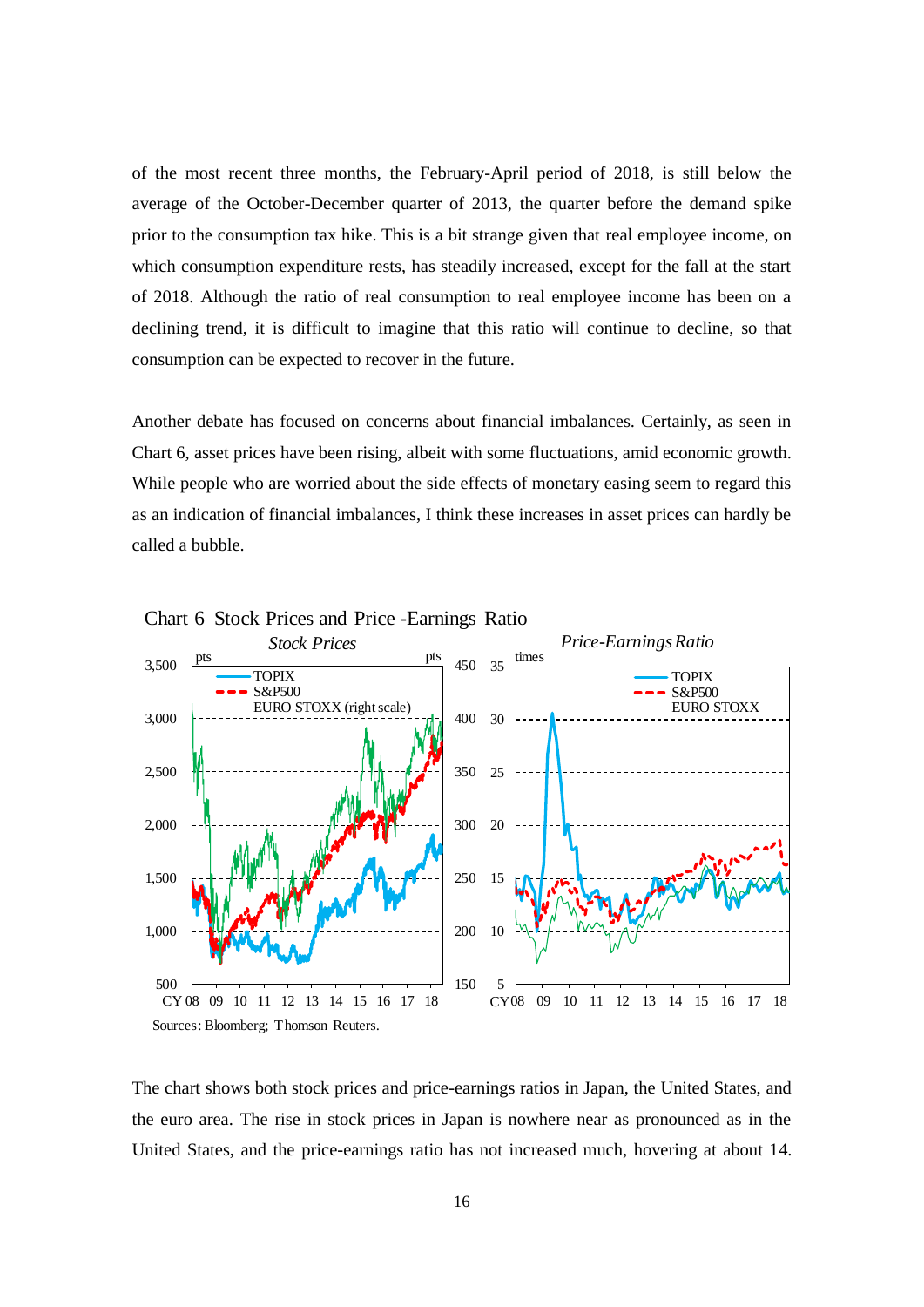Moreover, taking into account the Bank's April 2018 *Financial System Report*, it can be judged that no major imbalances have built up in asset markets as a whole, although some indicators such as stock prices, the real estate loans to GDP ratio, and the diffusion index of lending attitudes of financial institutions have recently been close to the upper threshold of their trend ranges reflecting the rapid pace of increase in these indicators.<sup>13</sup> Needless to say, it is essential that the Bank continues to constantly monitor for signs of financial imbalances.

# *Path toward Achieving the Price Stability Target of 2 Percent*

1

I mentioned earlier that consumption has been weak, and I would now like to turn to prices, which have also been weak. However, if the economic recovery continues and employment tightens, prices should rise eventually.

In this context, one often hears the question why prices are not rising even though the unemployment rate has fallen to around 2.5 percent, well below 3.5 percent, which until recently was widely regarded as the structural unemployment rate. My answer to this question is simple: the decline in the unemployment rate is insufficient. Moreover, it would be completely wrong to think that the structural unemployment rate is still the previously estimated  $3.5$  percent.<sup>14</sup>

Chart 7 shows the Phillips curve for Japan, which depicts the relationship between the inflation rate and the unemployment rate. The regression lines represent this relationship for each of the following periods: from January 1983 through March 2013, from January 1983 through December 1995, and from January 1996 through March 2013. All of these regression lines show that, unless the unemployment rate falls below 2.5 percent or so, the

<sup>13</sup> Bank of Japan, *Financial System Report*, April 2018: 30-32, [https://www.boj.or.jp/en/research](https://www.boj.or.jp/en/research%20/)  [/b](https://www.boj.or.jp/en/research%20/)rp/fsr/data/fsr180419a.pdf.

<sup>&</sup>lt;sup>14</sup> See footnote 19 in Yutaka Harada, "Economic Activity, Prices, and Monetary Policy in Japan: Speech at a Meeting with Business Leaders in Fukushima," Bank of Japan, November 2017. Another issue is output gap estimates. While estimates by the Bank's Research and Statistics Department and the Cabinet Office each suggest that Japan's output gap is positive, the IMF's estimates for Japan are negative, even for 2017, according to the World Economic Outlook Database April 2018, available on the IMF website: [https://www.imf.org/external/pubs/ft/weo/2018/01/](https://www.imf.org/external/pubs/ft/weo/2018/01)weodata/index.aspx.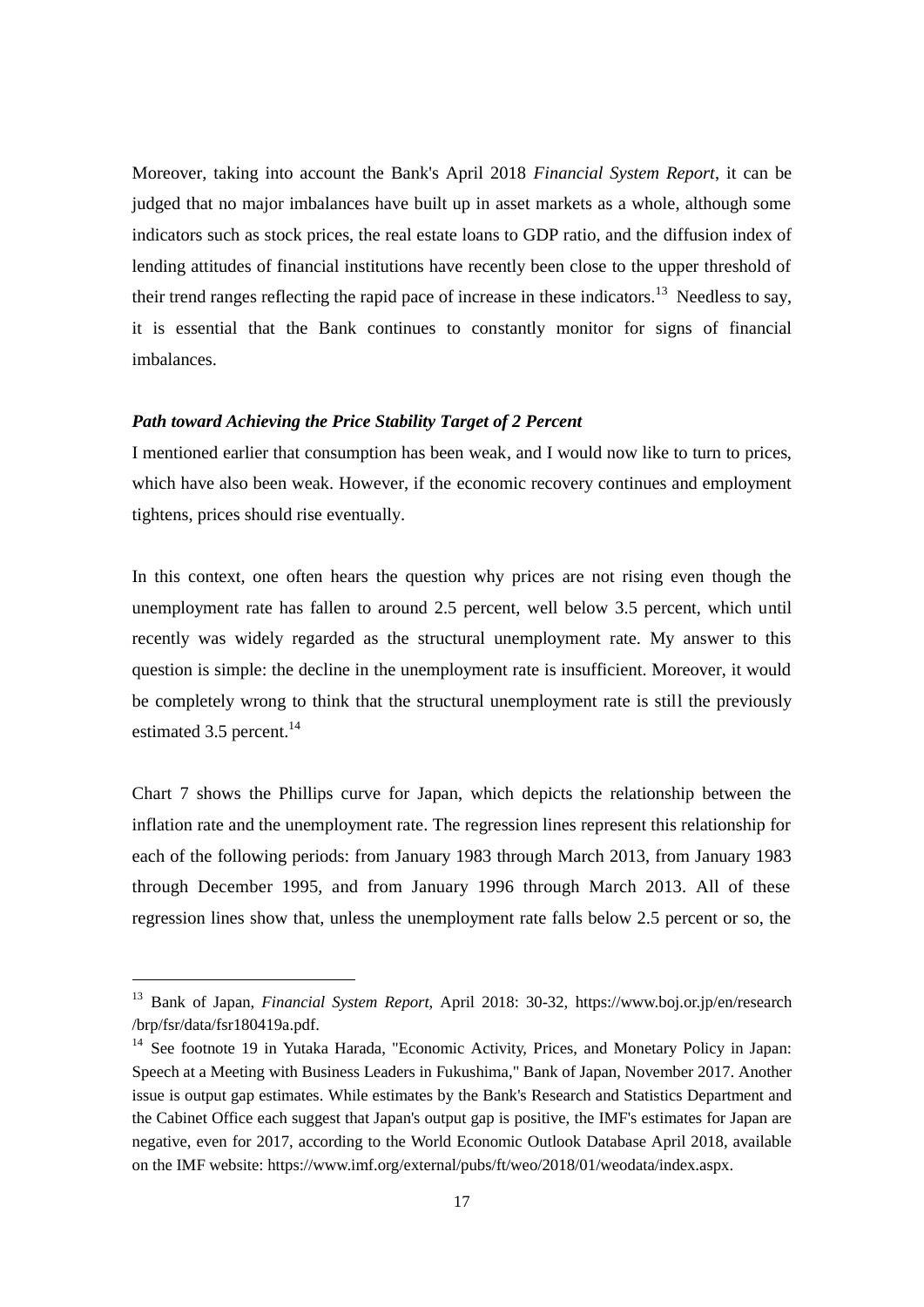

# Chart 7 Phillips Curve

Sources: Ministry of Internal Affairs and Communications; Ministry of Health, Labour and Welfare.

|   | Formula                                        | Estimate of the unemployment<br>rate corresponding to 2% (%) | Avg. growth rate of the<br>observed CPI (annualized, %) |  |
|---|------------------------------------------------|--------------------------------------------------------------|---------------------------------------------------------|--|
| A | $ CPI = -1.05 \times$ unemployment rate + 4.43 | 2.3                                                          |                                                         |  |
| B | $ CPI = -1.99 \times$ unemployment rate + 6.89 | 2.5                                                          |                                                         |  |
|   | $ CPI = -0.66 \times$ unemployment rate + 2.68 |                                                              | $-0.3$                                                  |  |

inflation rate will not reach 2 percent. For instance, looking at the period from January 1983 through December 1995, the inflation rate in terms of the consumer price index (CPI) during that period was 1.6 percent, and the regression line for that period indicates that for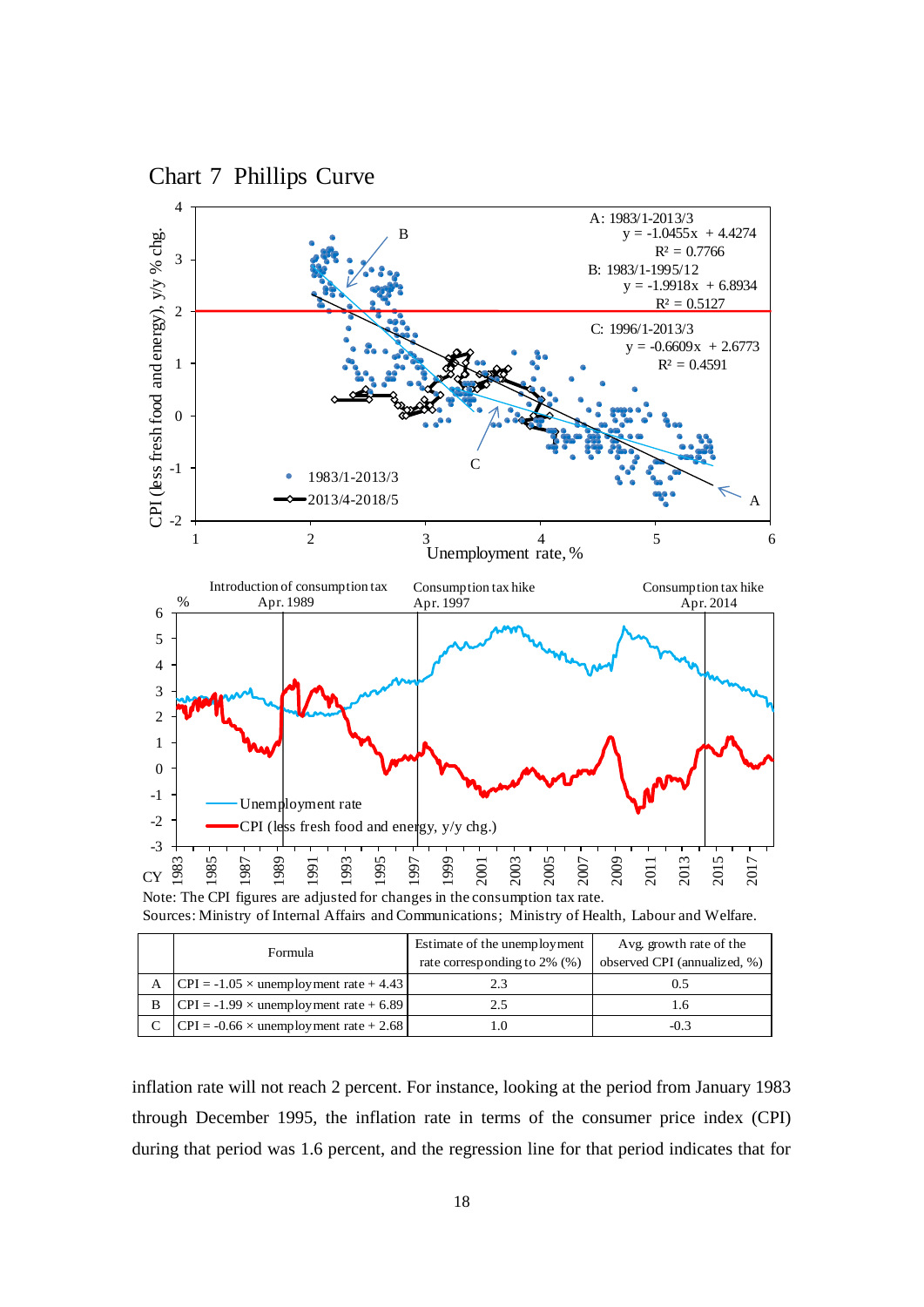inflation to rise to 2 percent, the unemployment rate would need to fall to around 2.5 percent. Thus, as the regression line B in chart 7 suggests, if inflation rates rise continuously at about 1.5 percent and the unemployment rate is at 2.5 percent, then 2 percent inflation will be achieved. In order to achieve 2 percent inflation, the inflation rate, which was 0.3 percent for May 2018, would have to rise to around 1.6 percent, while the unemployment rate, which was 2.2 percent for May 2018, would have to be maintained at around 2.5 percent.

Another issue is that the unemployment rate necessary to push up inflation has become even lower, since there is room for a further increase in the employment rate. According to the May 2018 *Labour Force Survey* released by the Ministry of Internal Affairs and Communications, the number of employees increased by as many as 1.51 million from a year earlier, although the number of the unemployed was only 1.58 million. Moreover, I hear that, due to continued labor shortages, labor in low-productivity sectors and excess labor at firms seems to be shifting to other industries or firms. This shift pushes up labor supply in real terms. Thus, if productivity rises, an increase in inflation is delayed.<sup>15</sup>

Disregarding these factors and assuming that there is no labor slack by simply using the employment rate and the labor force participation rate of men aged between 25 and 54 in 1992 -- when the employment rate among this group was at a historical high -- the unemployment rate for 2017 is estimated to be 2.3 percent.

The unemployment rate in 1992 stood at 2.2 percent, but the proportion of young people was higher at that time. Given that the unemployment rate among the young is usually higher, and that among the middle-aged is usually lower, the estimated unemployment rate for 1992 is 1.9 percent if it is adjusted based on the demographic structure in 2017.

The calculations imply that in order to achieve the level of inflation seen in 1992, which was 2.2 percent in terms of the CPI for all items less fresh food and energy, the

<sup>&</sup>lt;sup>15</sup> The same idea is also provided in "II. Price Developments and their Outlook," Section II in Hiroshi Nakaso, "Japan's Economy and Monetary Policy: Speech at a Meeting with Business Leaders in Hiroshima," Bank of Japan, July 2017.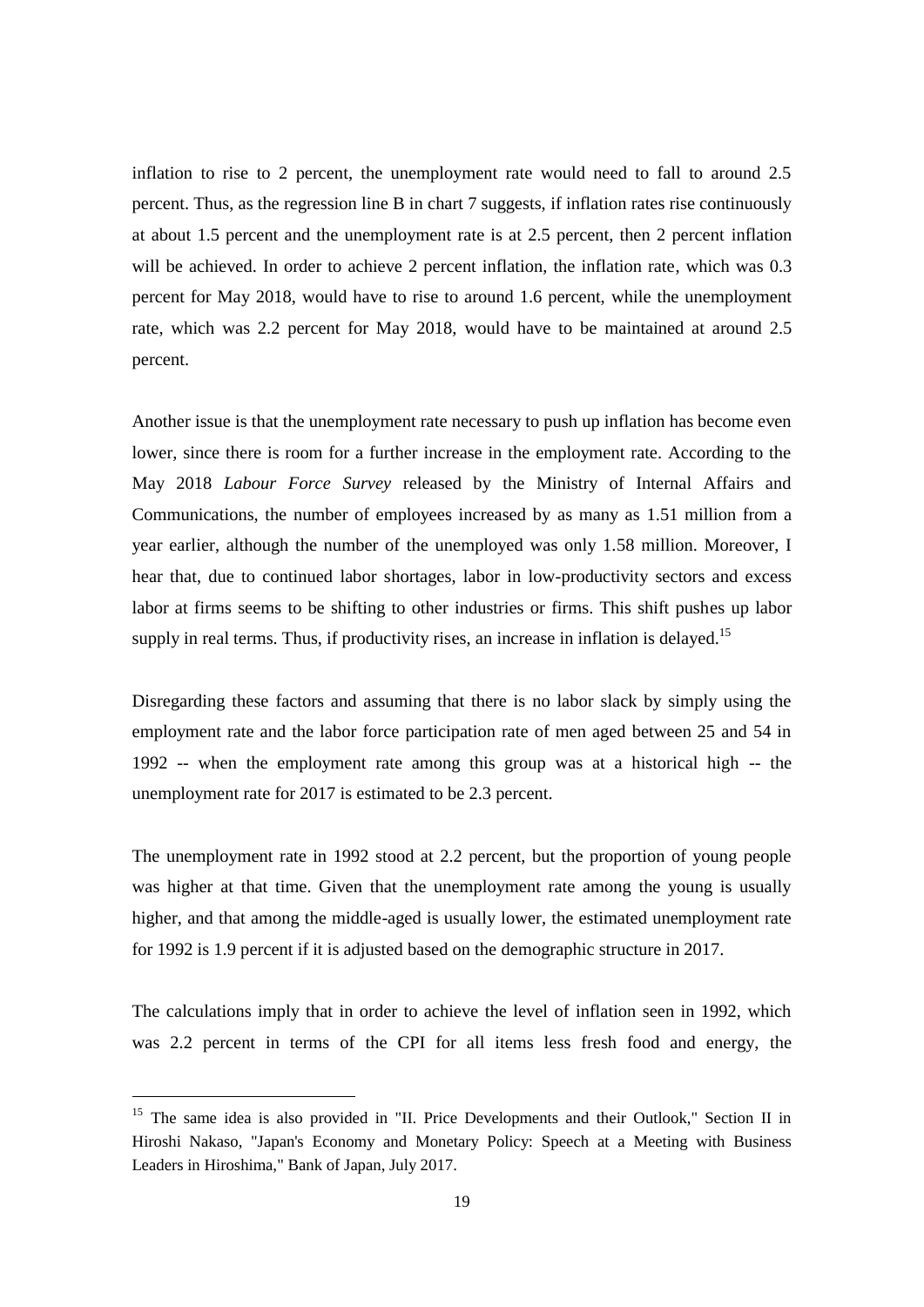unemployment rate has to remain at its May 2018 level of 2.2 percent. While I am not saying that I believe that these estimates are fully accurate, I do think that the current unemployment rate needs to fall further in order to achieve the price stability target of 2 percent.

Just to be sure, I would like to add that I am not saying that monetary easing should continue until the unemployment rate has fallen to 2 percent. In conducting monetary policy, the Bank should pay close attention to price developments, and past observations on the link between prices and the unemployment rate should be regarded merely as supplementary information to help with making appropriate monetary policy decisions.

Since there is room for further increases in employment and production, the Bank needs to continue with the current monetary policy measures in order to achieve the price stability target of 2 percent. Needless to say, it is essential that the Bank continues to constantly monitor for signs of financial imbalances, but for now, the likelihood of such imbalances is small.

Now, I would like to briefly talk about the deletion of the description regarding when 2 percent inflation would be achieved in the Bank's April 2018 *Outlook for Economic Developments and Prices* (Outlook Report), since the deletion became the subject of debate among market participants. Specifically, the deleted description was that the timing "will likely be around fiscal 2019." However, the timing mentioned in the Outlook Report was merely a projection, and any changes in the projected timing were not automatically linked to any changes in policy, nor was its deletion. In my view, prices are influenced by a variety of factors; what is important is that the mechanism through which prices rise works well, and policy decisions should be made in line with developments in this mechanism. In other words, additional monetary easing might be necessary if inflation loses momentum, but otherwise the current policy should be maintained.

# *Cognitive Dissonance with Respect to QQE*

I sometimes feel that the attitude of those who are opposed to QQE shows signs of what can be called "cognitive dissonance." Cognitive dissonance is, of course, a term from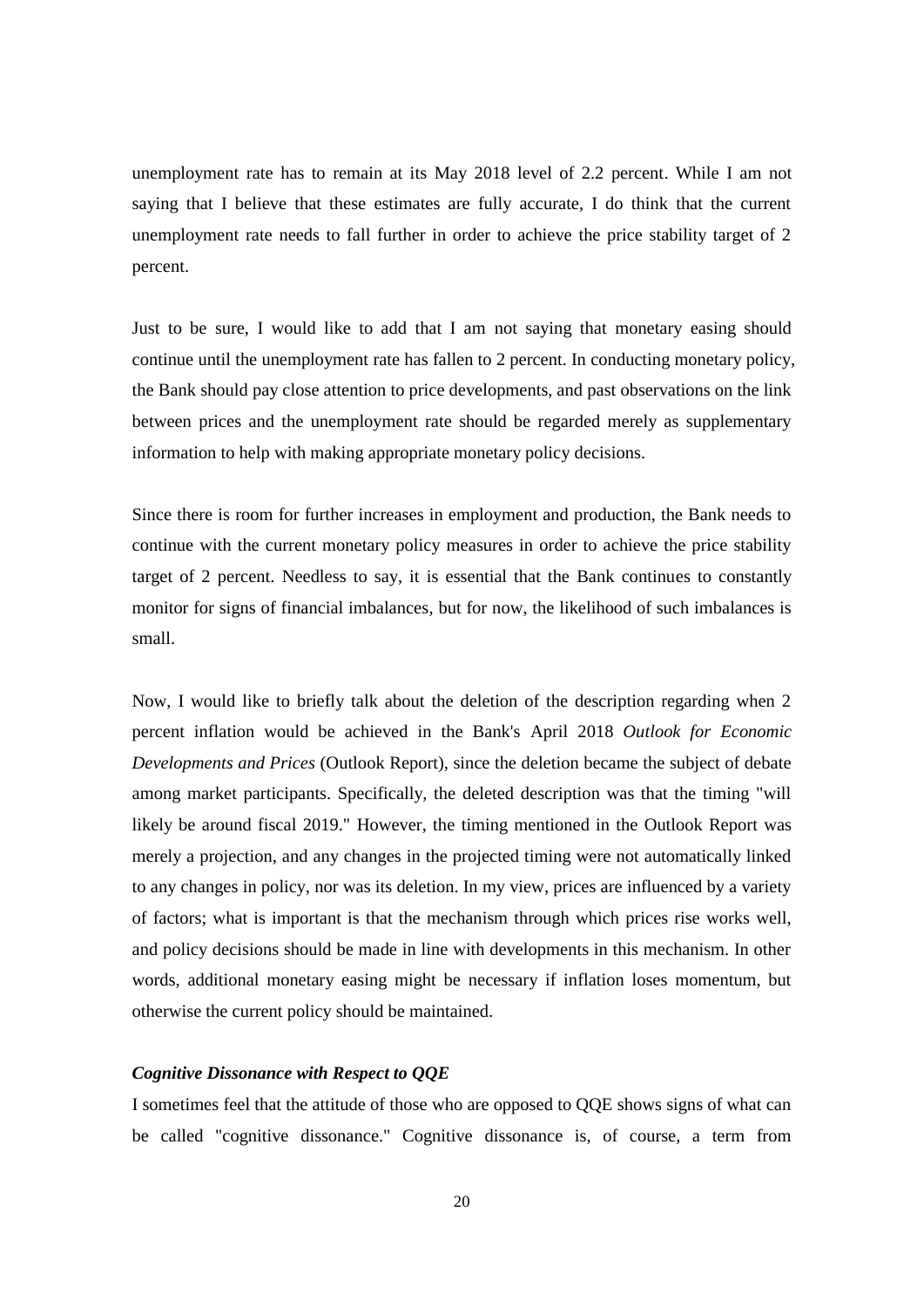psychology that is also used in marketing and refers to the mental discomfort experienced by a person when new information contradicts their personal beliefs. In that case, many people attempt to reduce the discomfort by denying the new information.

When confronted with information that the economy is actually improving despite their strong belief that QQE will not help the economy grow, these critics will try to reduce such dissonance by denying this information or by arguing that even though economic developments are favorable at the moment, they will definitely deteriorate in the future. For example, the argument that any future exit from monetary easing will cause major problems also tries to reduce discomfort by referring to future possibilities. Since such arguments focus not on the present but on the future, they allow these opponents of QQE to avoid facing such dissonance for the time being.

Another confused psychological mindset is to cast doubt on the monetary easing measures themselves. In this mindset, bold monetary easing is risky, and such measures should not be taken. However, it seems to me that human beings may have had this kind of risk-averse mindset since ancient times. Mythological stories around the world, from every culture, describe the tragedy that befalls anyone who has the hubris to challenge the gods. You see this for example in the stories of the Tower of Babel, of Daedalus and Icarus, and of golems. Perhaps those critics who are most vocal in their critical opinions on QQE are afraid that the economic gods will vent their anger over QQE.

And if it is not against the laws of the gods, perhaps opponents of QQE believe it is somehow going against the laws of nature. This reminds me of a famous play in *kabuki* - traditional Japanese theatre -- called Narukami Fudō Kitayama Zakura. One of the themes of this story is that the laws of nature should not be broken. In order to prevent evil Prince Hayakumo from succeeding to the throne, the Imperial Court in ancient Japan asked Saint Narukami to perform an occult rite so that the girl that the empress was pregnant with would be born as a boy. In exchange for his services, the court initially promised to build Narukami a temple, but the promise was suddenly withdrawn because of his violation of the laws of nature. However, is QQE a policy that violates the laws of nature?